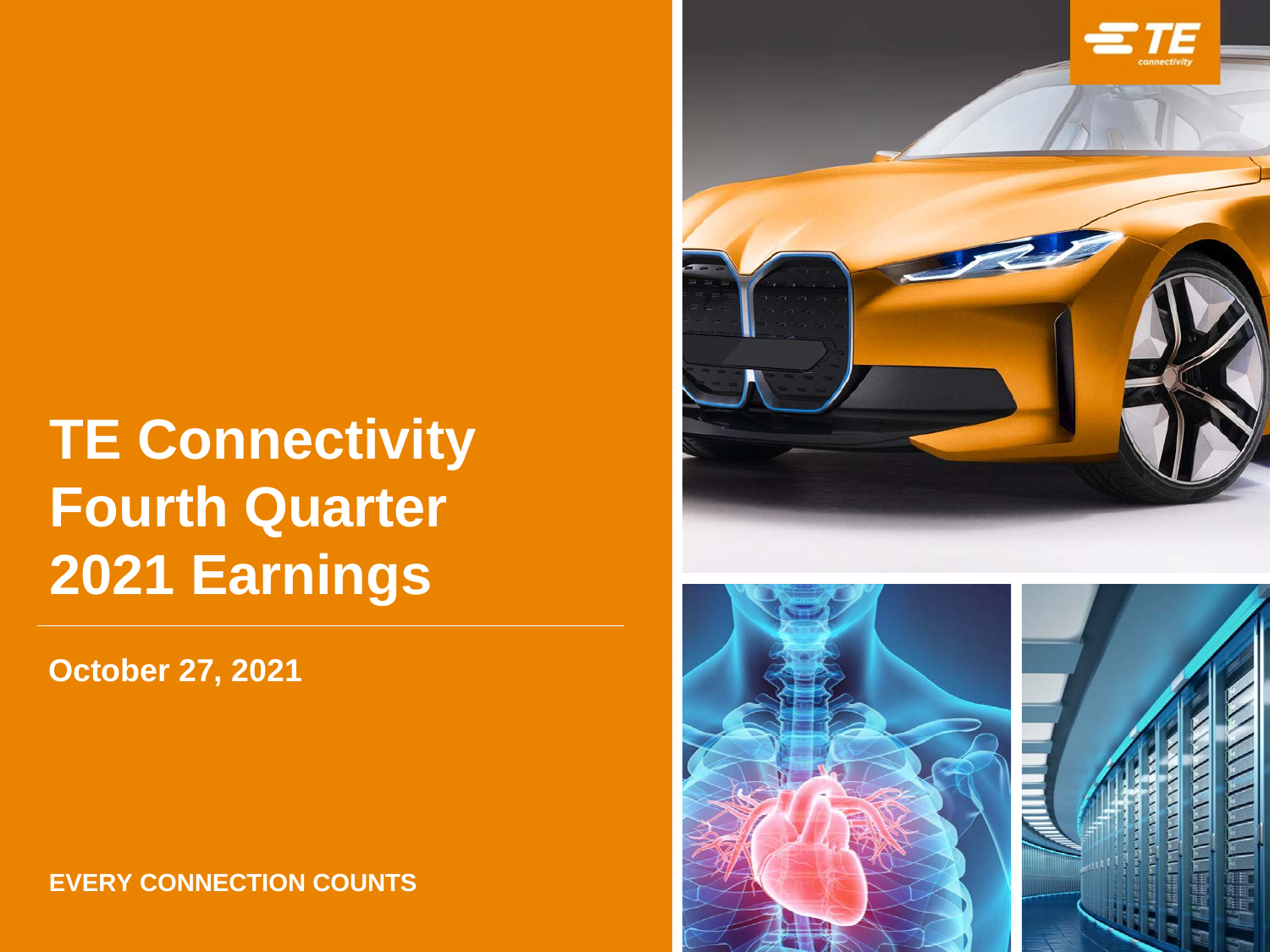

# **Forward-Looking Statements and Non-GAAP Financial Measures**

#### Forward-Looking Statements

This presentation contains certain "forward-looking statements" within the meaning of the U.S. Private Securities Litigation Reform Act of 1995. These statements are based on management's current expectations and are subject to risks, uncertainty and changes in circumstances, which may cause actual results, performance, financial condition or achievements to differ materially from anticipated results, performance, financial condition or achievements. All statements contained herein that are not clearly historical in nature are forward-looking and the words "anticipate," "believe," "expect," "estimate," "plan," and similar expressions are generally intended to identify forward-looking statements. We have no intention and are under no obligation to update or alter (and expressly disclaim any such intention or obligation to do so) our forward-looking statements whether as a result of new information, future events or otherwise, except to the extent required by law. The forward-looking statements in this presentation include statements addressing our future financial condition and operating results, and the impact on our operations resulting from the coronavirus disease 2019 ("COVID-19"). Examples of factors that could cause actual results to differ materially from those described in the forward-looking statements include, among others, the extent, severity and duration of COVID-19 negatively affecting our business operations; business, economic, competitive and regulatory risks, such as conditions affecting demand for products in the automotive and other industries we serve; competition and pricing pressure; fluctuations in foreign currency exchange rates and commodity prices; natural disasters and political, economic and military instability in countries in which we operate; developments in the credit markets; future goodwill impairment; compliance with current and future environmental and other laws and regulations; and the possible effects on us of changes in tax laws, tax treaties and other legislation, including the effects of Swiss tax reform. In addition, the extent to which COVID-19 will impact our business and our financial results will depend on future developments, which are highly uncertain and cannot be predicted. Such developments may include the geographic spread of the virus, the severity of the virus, the duration of the outbreak, the impact on our suppliers' and customers' supply chains, the actions that may be taken by various governmental authorities in response to the outbreak in jurisdictions in which we operate, and the possible impact on the global economy and local economies in which we operate. More detailed information about these and other factors is set forth in TE Connectivity Ltd.'s Annual Report on Form 10-K for the fiscal year ended Sept. 25, 2020 as well as in our Quarterly Reports on Form 10-Q, Current Reports on Form 8-K and other reports filed by us with the U.S. Securities and Exchange Commission.

#### Non-GAAP Financial Measures

Where we have used non-GAAP financial measures, reconciliations to the most comparable GAAP measure are provided, along with a disclosure on the usefulness of the non-GAAP financial measure, in this presentation.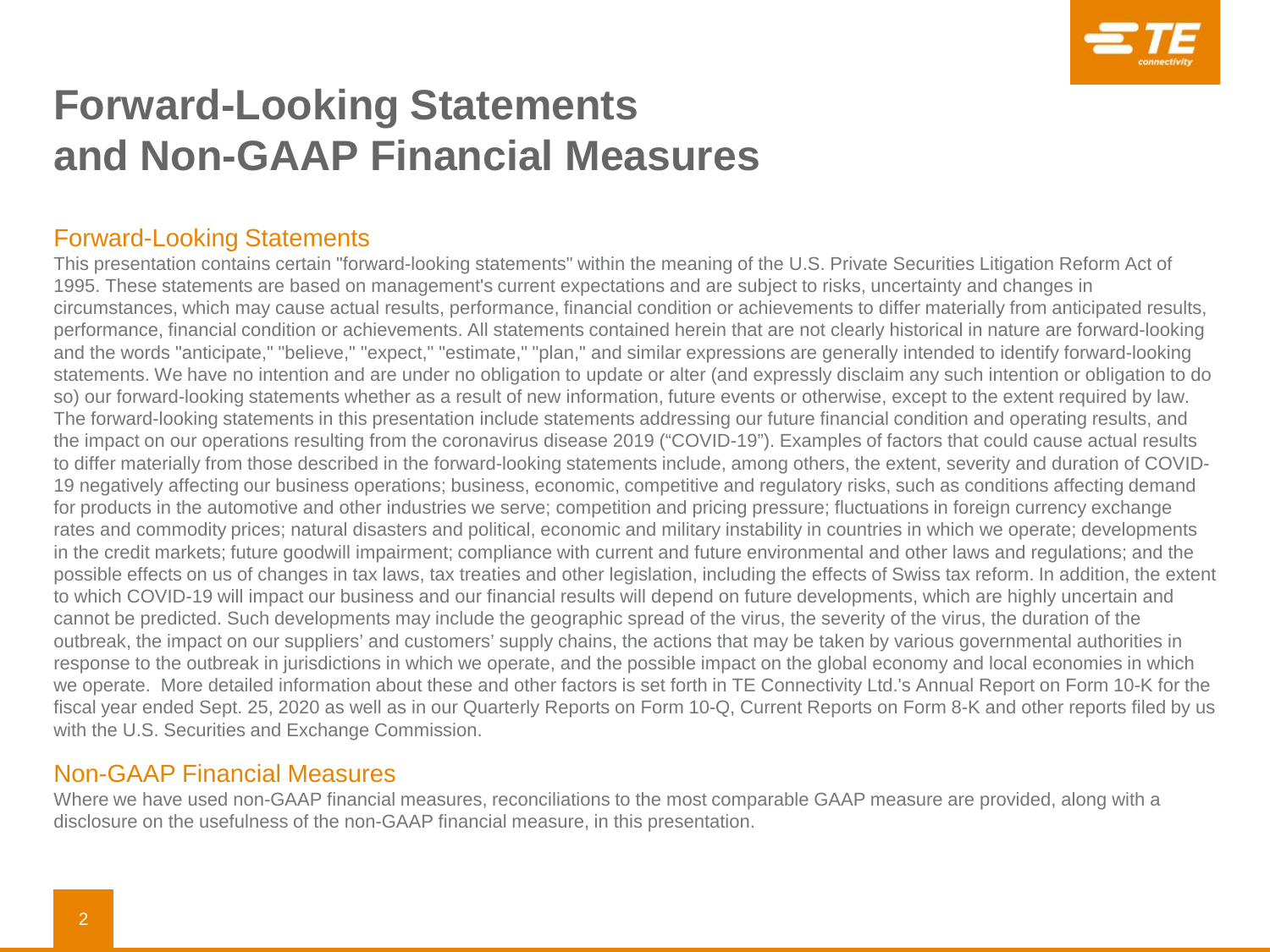

# **Earnings Highlights**

#### **Strong Q4 Sales & Adjusted EPS above expectations despite broader supply challenges**

- Sales of \$3.8B, up 17% Y/Y; Adjusted EPS of \$1.69, up 46% Y/Y
- Strong order levels of \$4.1B; book to bill of 1.08
- Adjusted Operating Margins of 18.5%, with strong operational performance in all segments
- Generated Free Cash Flow of ~\$535M; ~\$475M returned to shareholders and ~\$300M for M&A

#### **FY21 results demonstrate strong execution & strength and diversity of our portfolio**

- Sales of \$14.9B, up 23% Y/Y, with benefits from secular trends across our business, including EV, data centers, & factory automation
- Adjusted Operating Margins of 18.1%, up ~400bps Y/Y, with expansion in each segment
- Adjusted EPS of \$6.51, up over 50% Y/Y, driven by strong operational performance
- Free Cash Flow ~\$2.1B with ~100% conversion and 75% returned to shareholders & 20% for M&A
- Continue to drive ESG initiatives while enabling sustainable applications for our customers

#### **Q1 Guidance**

- Expect sales of ~\$3.7B, up 5% reported Y/Y and Adjusted EPS of ~\$1.60, up 9% Y/Y
- Expect continued strong performance despite auto production declines in Q1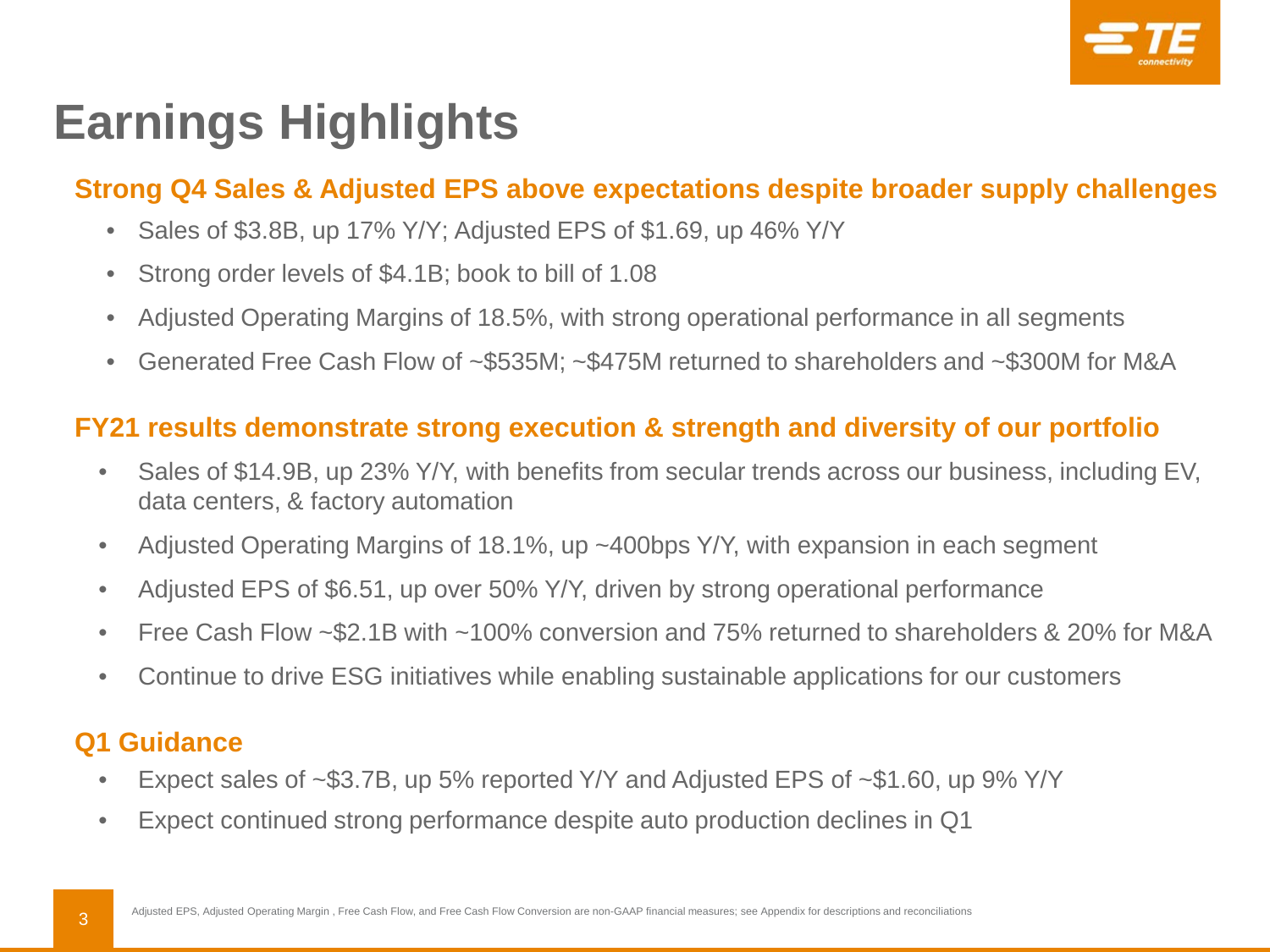

# **Segment Orders Summary (\$ in millions)**

| <b>Reported</b>       | <b>FY20</b>    | <b>FY21</b> | <b>FY21</b>    |            | <b>Q4 Growth</b> |
|-----------------------|----------------|-------------|----------------|------------|------------------|
|                       | Q <sub>4</sub> | Q3          | Q <sub>4</sub> | <b>Y/Y</b> | Q/Q              |
| <b>Transportation</b> | 2,124          | 2,562       | 2,349          | 11%        | (8)%             |
| <b>Industrial</b>     | 799            | 1,218       | 1,140          | 43%        | (6)%             |
| <b>Communications</b> | 425            | 755         | 647            | 52%        | (14)%            |
| <b>Total TE</b>       | 3,348          | 4,535       | 4,136          | 24%        | (9)%             |
| <b>Book to Bill</b>   | 1.03           | 1.18        | 1.08           |            |                  |

- Y/Y orders growth in all segments and regions
- Book to bill remains strong in each segment
- Order patterns as expected, with strong backlog position entering FY22

Strong Orders Growth Y/Y with 1.08 Book to Bill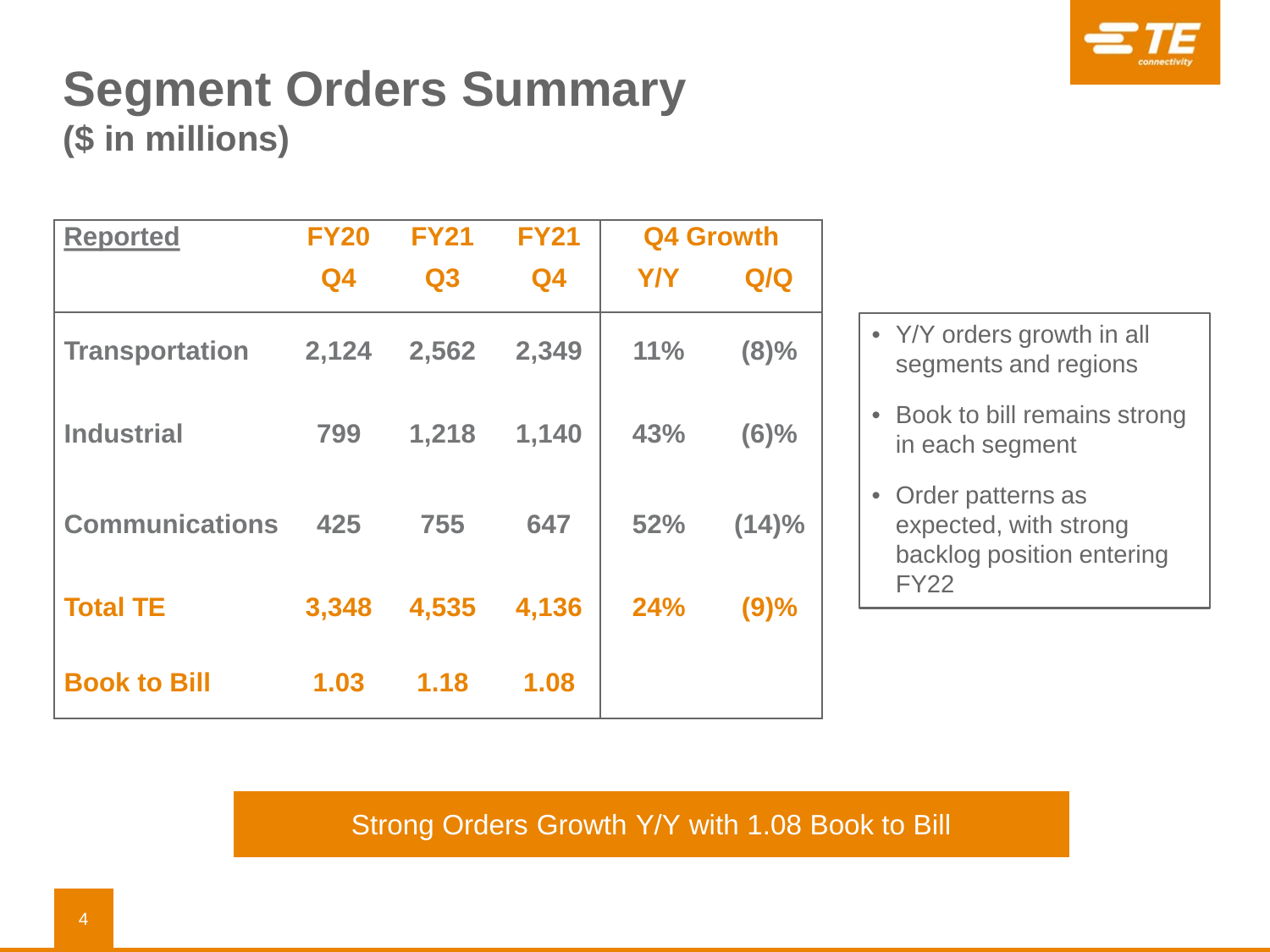



# **Transportation** Solutions

\$ in Millions



#### **Q4 Adjusted Operating Margin**



#### **Q4 Sales Q4 Business Performance**

| Y/Y Growth Rates                          |         | <b>Reported</b> | <b>Organic</b> |
|-------------------------------------------|---------|-----------------|----------------|
| Automotive                                | \$1,520 | 14%             | 12%            |
| Commercial<br>Transportation              | 372     | 40%             | 38%            |
| Sensors                                   | 306     | 16%             | 15%            |
| <b>Transportation</b><br><b>Solutions</b> | \$2,198 | 18%             | 16%            |

- Automotive growth despite production declines. Continue to benefit from content trends of electronification and electric vehicle adoption
- Commercial Transportation strong market outperformance with growth across all regions and market verticals
- Sensors growth primarily driven by transportation applications, with new program ramps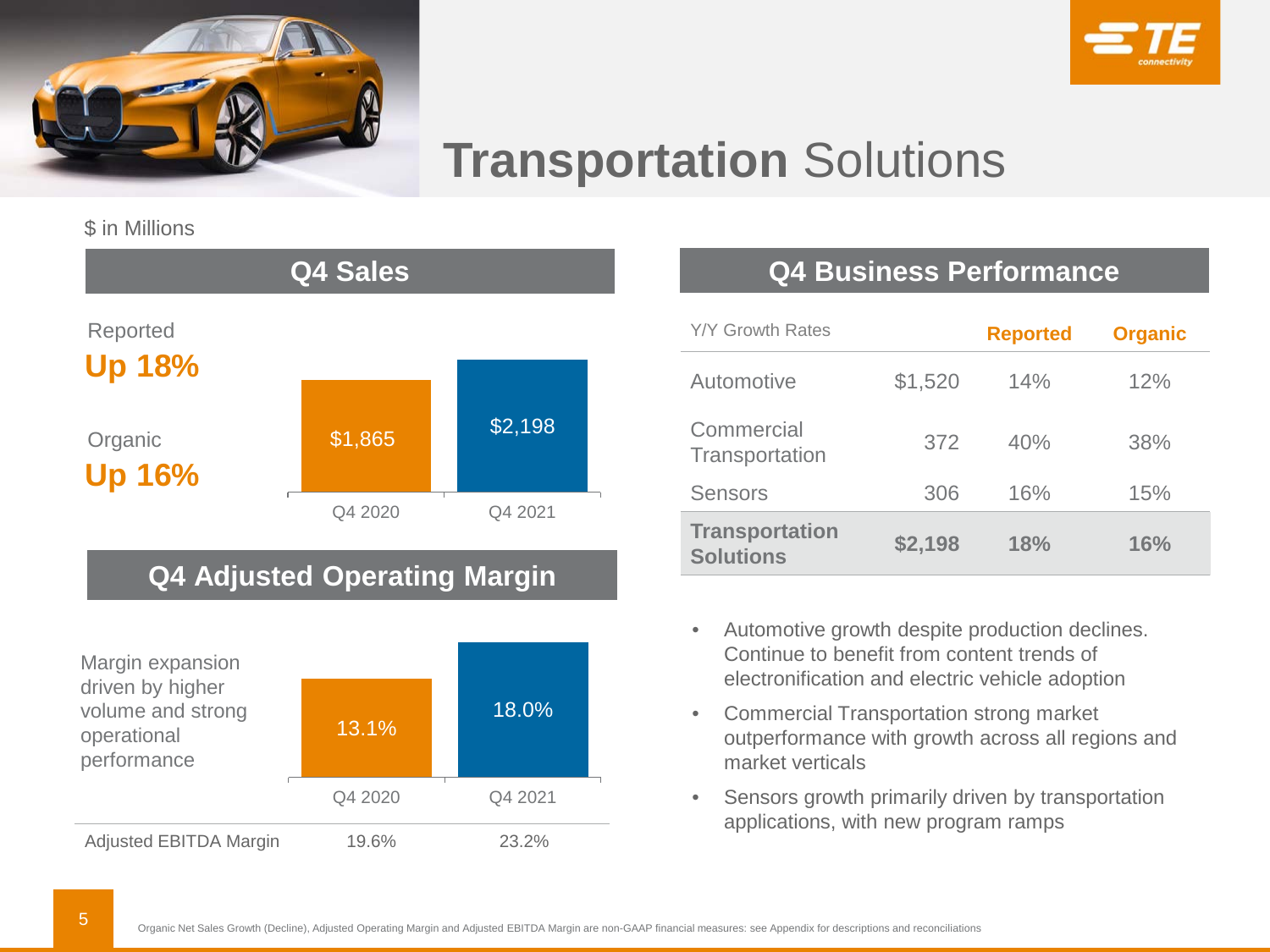



# **Industrial** Solutions

\$ in Millions



### **Q4 Adjusted Operating Margin**



#### **Q4 Sales Q4 Business Performance**

| <b>Y/Y Growth Rates</b>          |         | <b>Reported</b> | <b>Organic</b> |
|----------------------------------|---------|-----------------|----------------|
| <b>Industrial Equipment</b>      | \$386   | 33%             | 32%            |
| Aerospace, Defense<br>and Marine | 258     | (17)%           | (18)%          |
| Energy                           | 194     | 3%              | 8%             |
| Medical                          | 179     | 5%              | 5%             |
| <b>Industrial Solutions</b>      | \$1,017 | $6\%$           | $6\%$          |

- Industrial Equipment double-digit growth in all regions, with continued benefits from increased capital investment in factory automation applications
- AD&M decline driven by market weakness
- Energy organic growth driven by momentum in renewable applications
- Medical growth due to recovery in interventional procedures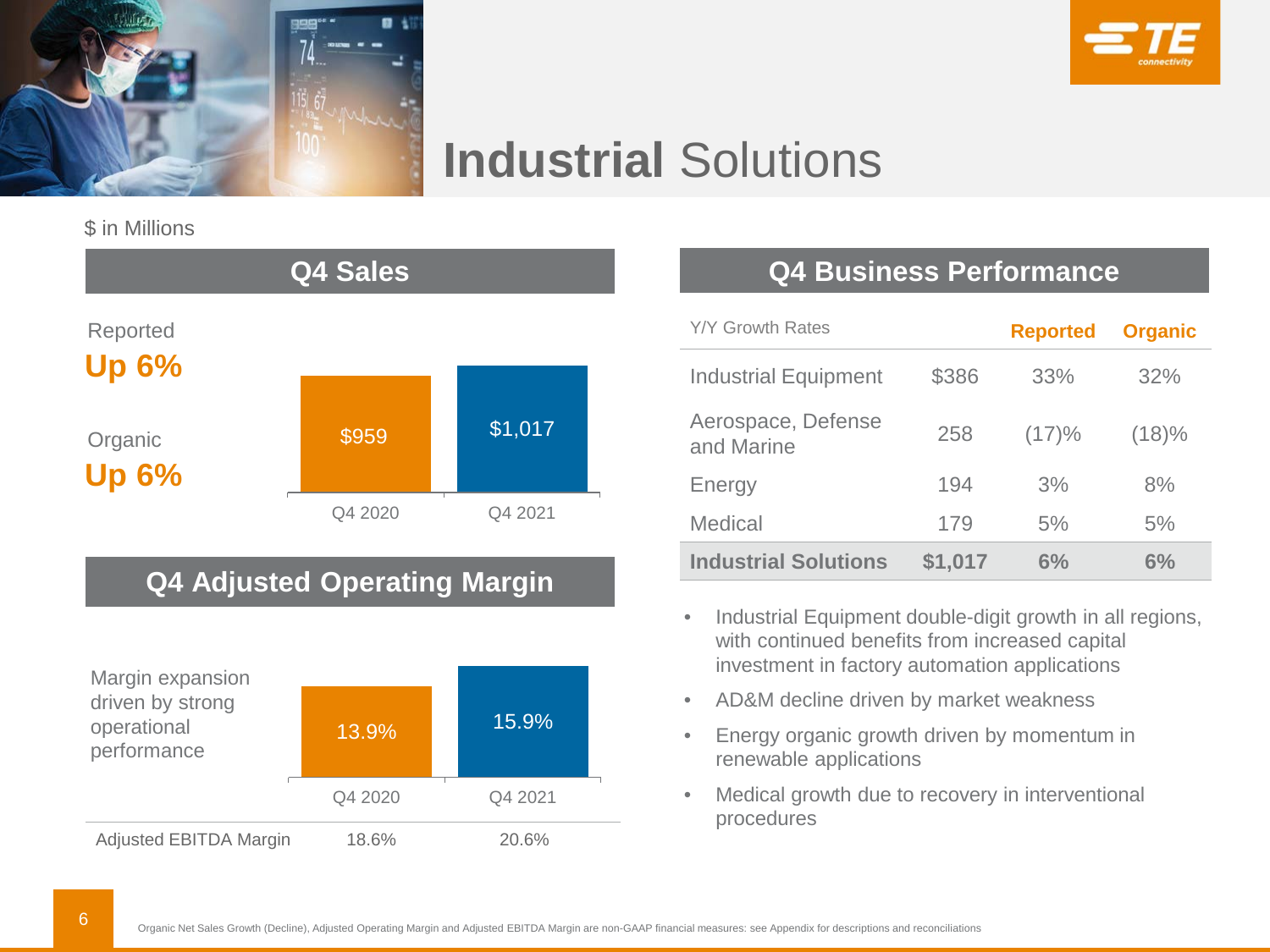



# **Communications** Solutions

#### \$ in Millions



### **Q4 Adjusted Operating Margin**



#### **Q4 Business Performance**

| <b>Y/Y Growth Rates</b>                   |       | <b>Reported</b> | <b>Organic</b> |
|-------------------------------------------|-------|-----------------|----------------|
| Data & Devices                            | \$357 | 37%             | 36%            |
| Appliances                                | 246   | 39%             | 36%            |
| <b>Communications</b><br><b>Solutions</b> | \$603 | 38%             | 36%            |

- Data & Devices performance continues to be driven by content growth and share gains in high-speed cloud applications
- Appliances double-digit growth in all regions, with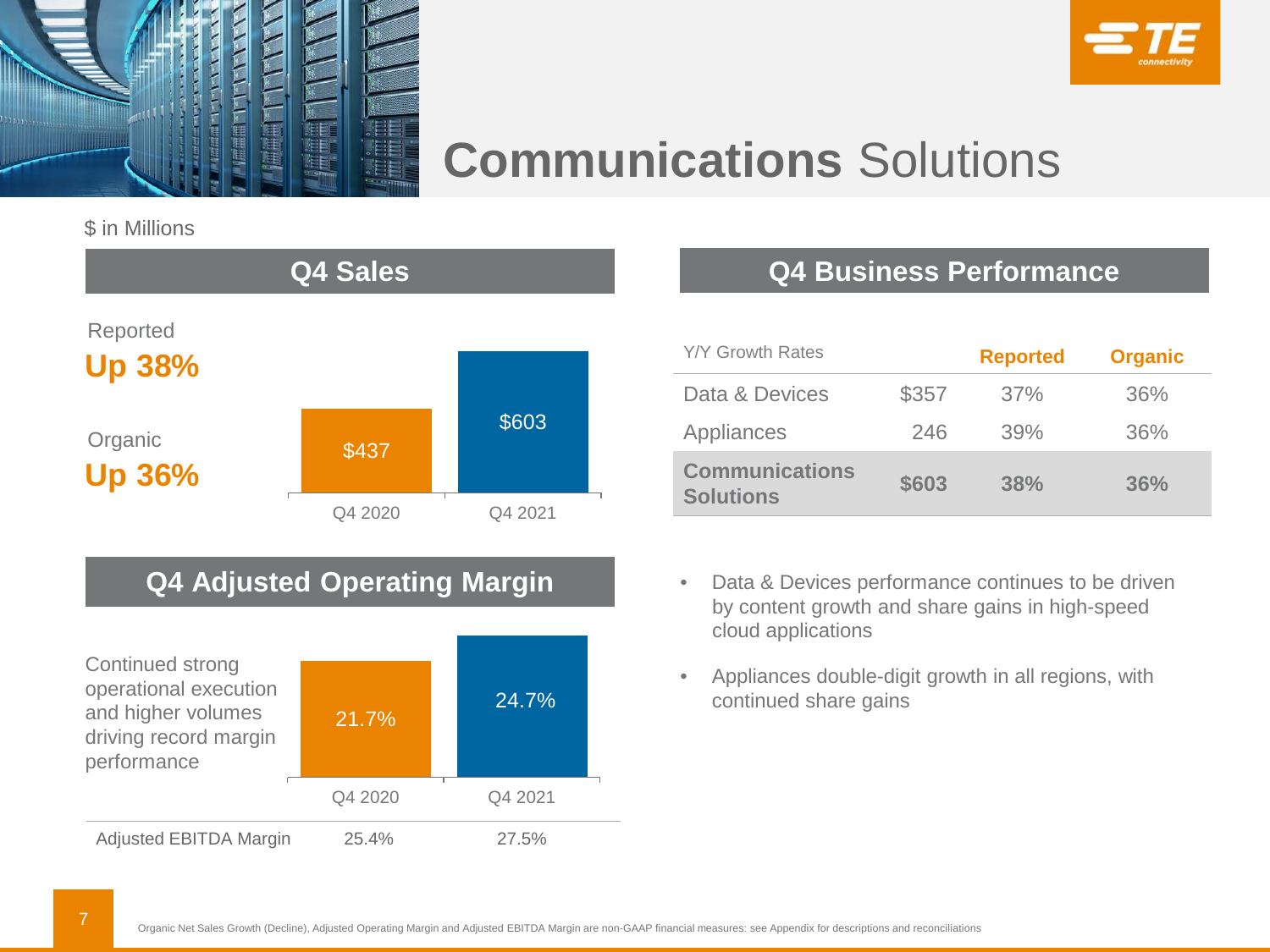

# **Q4 Financial Summary**

| (\$ in Millions, except per share amounts) | <b>Q4 FY20</b> | <b>Q4 FY21</b> |        |  |
|--------------------------------------------|----------------|----------------|--------|--|
| <b>Net Sales</b>                           | \$<br>3,261    | \$             | 3,818  |  |
| <b>Operating Income</b>                    | \$<br>347      | \$             | 660    |  |
| <b>Operating Margin</b>                    | 10.6%          |                | 17.3%  |  |
| <b>Acquisition-Related Charges</b>         | 13             |                | 8      |  |
| Restructuring & Other Charges, Net         | 113            |                | 38     |  |
| <b>Adjusted Operating Income</b>           | \$<br>473      | \$             | 706    |  |
| <b>Adjusted Operating Margin</b>           | 14.5%          |                | 18.5%  |  |
| <b>Earnings Per Share*</b>                 | \$<br>0.69     | \$             | 2.40   |  |
| <b>Acquisition-Related Charges</b>         | 0.03           |                | 0.02   |  |
| Restructuring & Other Charges, Net         | 0.28           |                | 0.12   |  |
| Other Items                                |                |                | 0.07   |  |
| <b>Tax Items</b>                           | 0.17           |                | (0.92) |  |
| <b>Adjusted EPS</b>                        | \$<br>1.16     | \$             | 1.69   |  |

\* Represents Diluted Earnings (Loss) Per Share from Continuing Operations.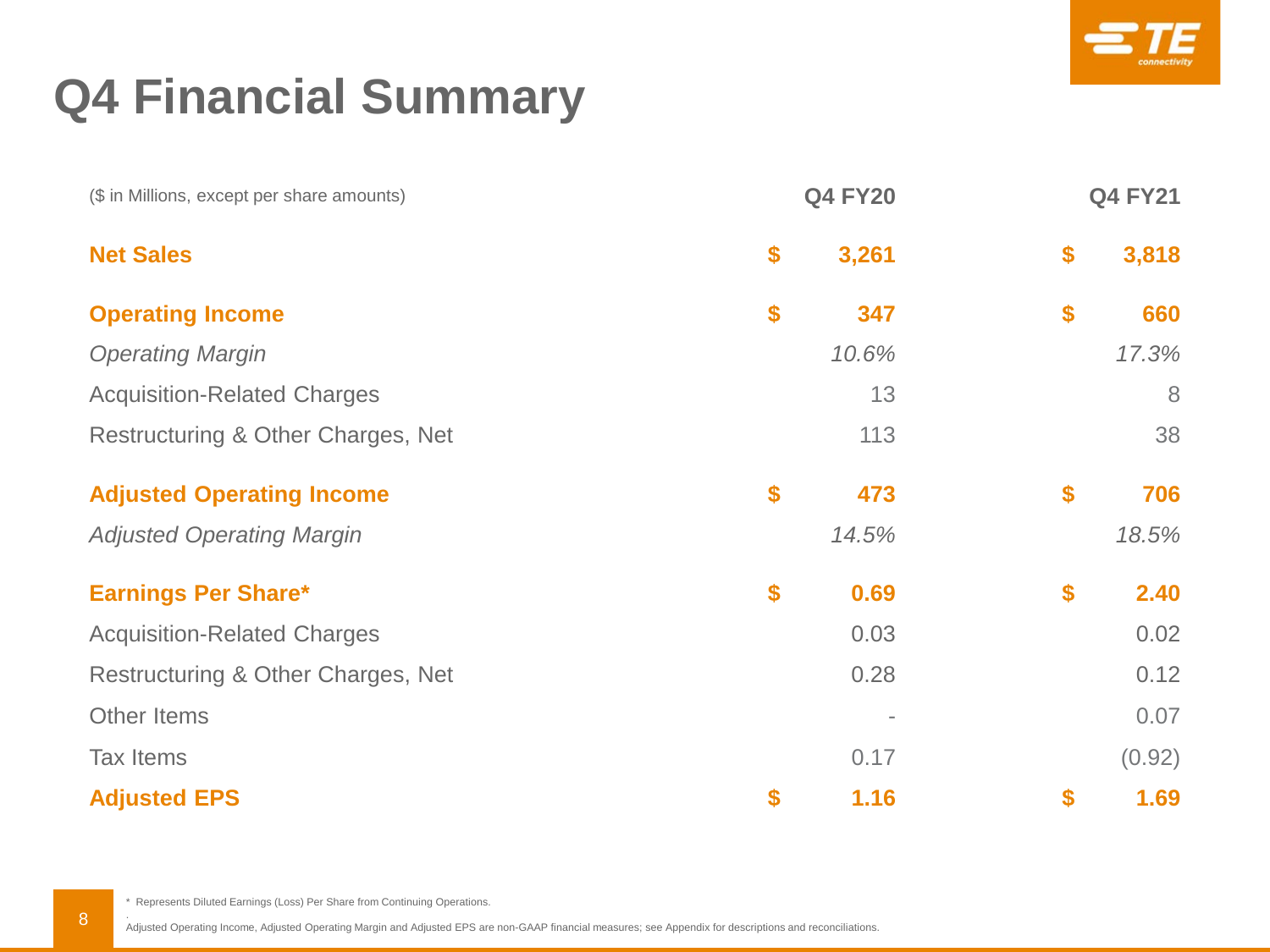

# **Financial Performance**

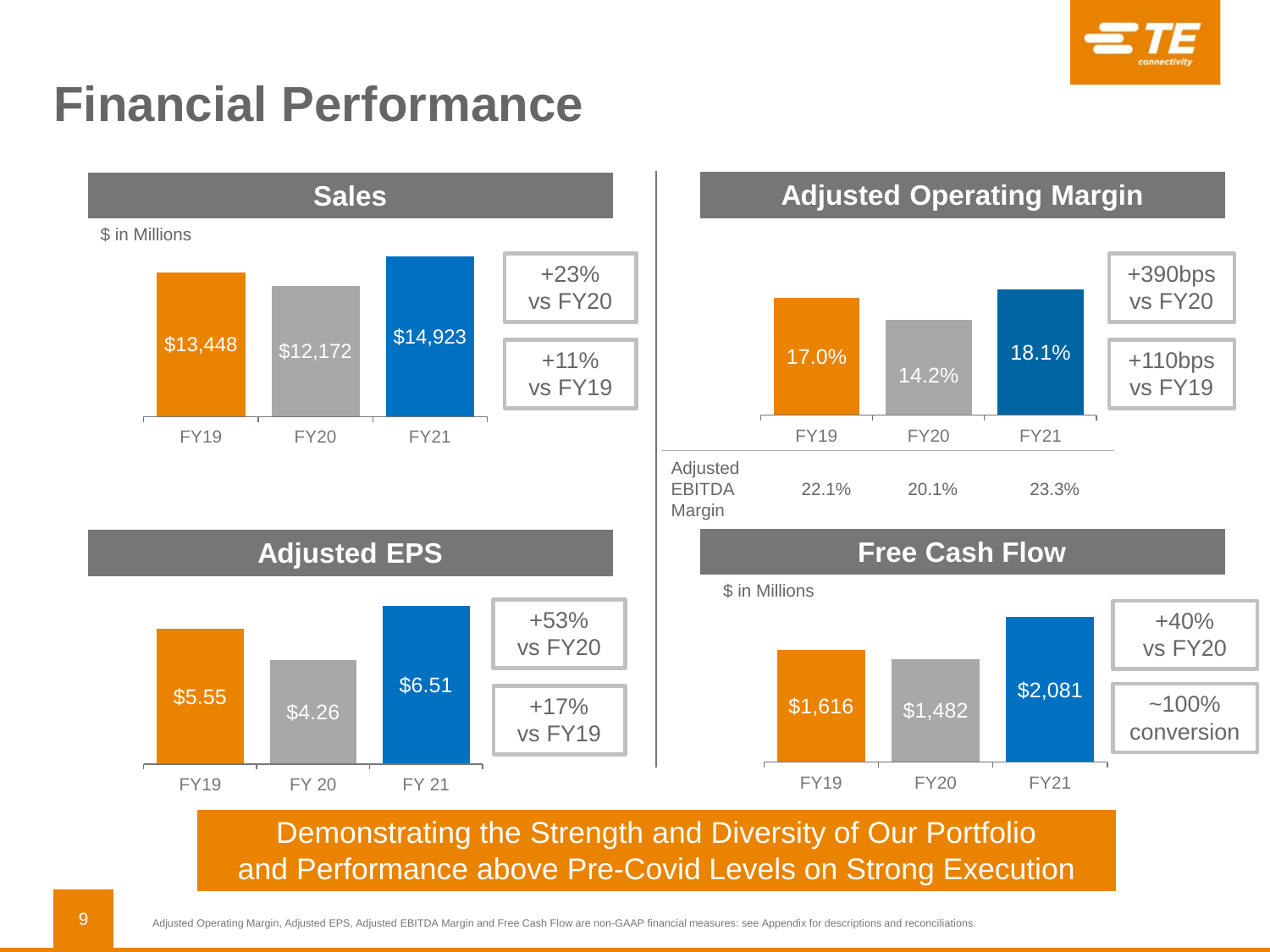# **Additional Information**

**EVERY CONNECTION COUNTS**

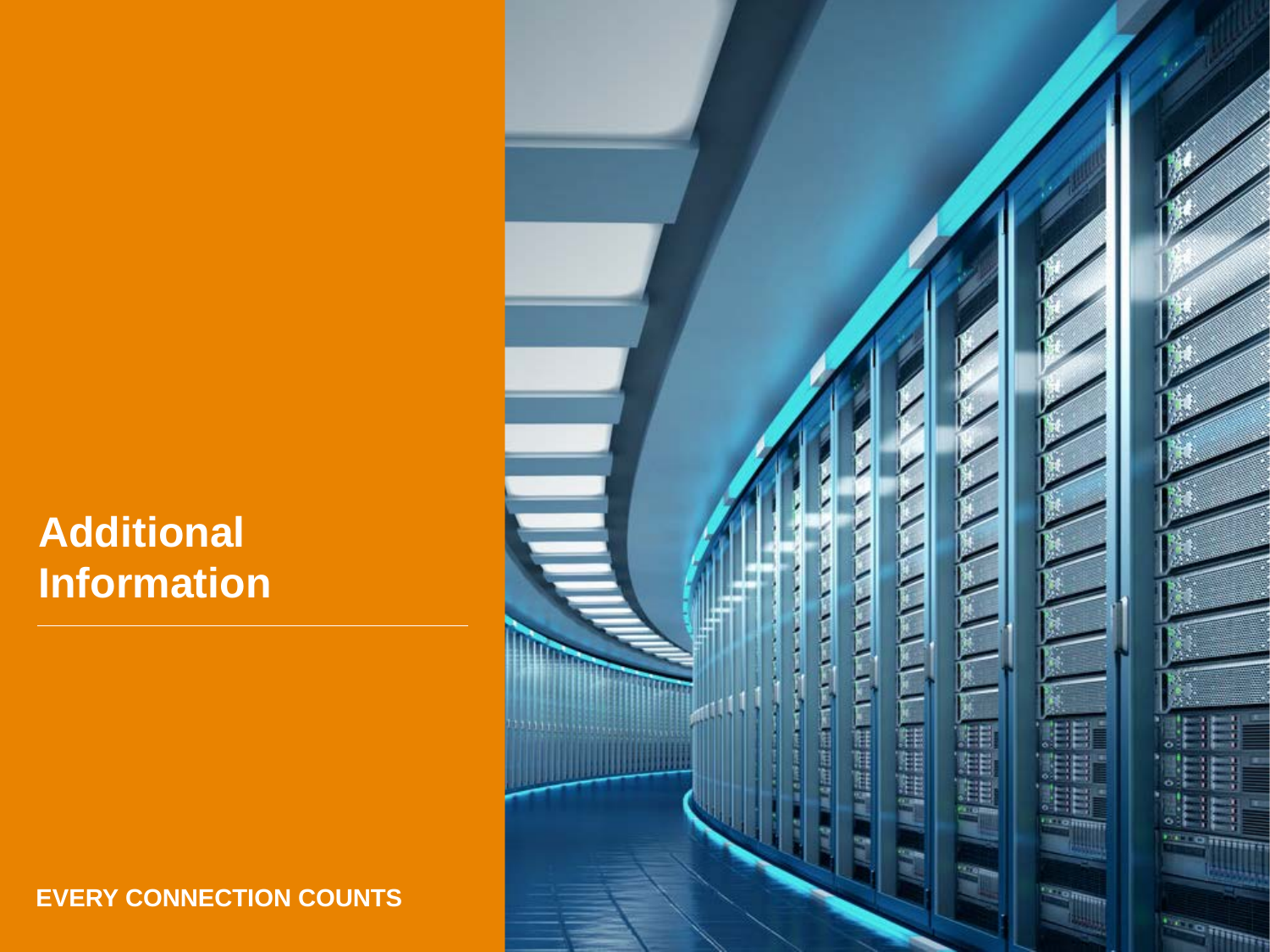

# **Y/Y Q4 2021**

|                                | <b>Sales</b><br>(in millions) | <b>Adjusted EPS</b> |
|--------------------------------|-------------------------------|---------------------|
| <b>Q4 2020 Results</b>         | \$3,261                       | \$1.16              |
| <b>Operational Performance</b> | 506                           | 0.60                |
| <b>FX</b> Impact               | 51                            | $\equiv$            |
| <b>Tax Rate Impact</b>         | $\equiv$                      | (0.07)              |
| <b>Q4 2021 Results</b>         | \$3,818                       | \$1.69              |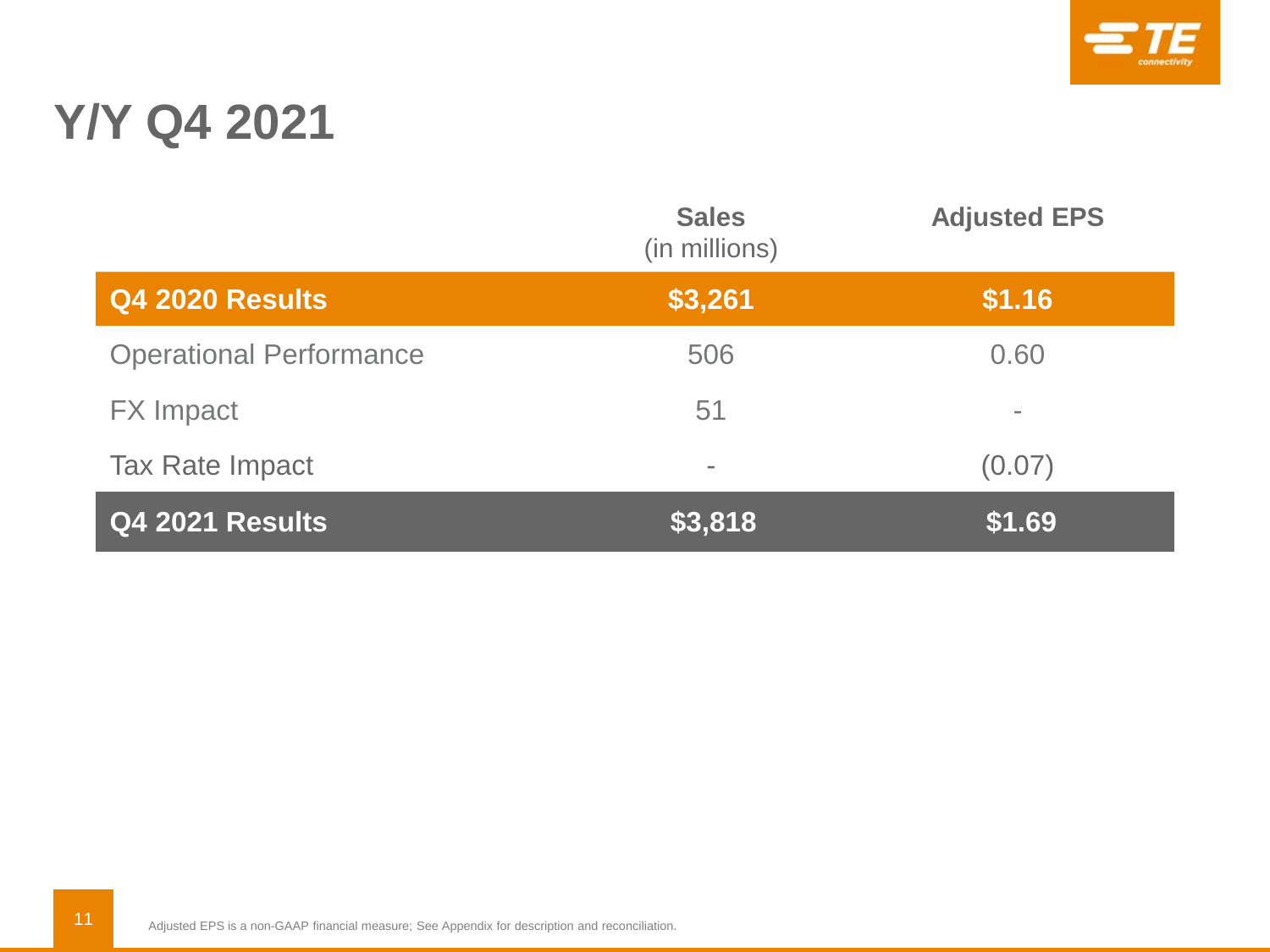

# **Y/Y FY 2021**

|                                | <b>Sales</b><br>(in millions) | <b>Adjusted EPS</b> |
|--------------------------------|-------------------------------|---------------------|
| <b>2020 Results</b>            | \$12,172                      | \$4.26              |
| <b>Operational Performance</b> | 2,307                         | 2.26                |
| <b>FX</b> Impact               | 444                           | 0.14                |
| <b>Tax Rate Impact</b>         | $\equiv$                      | (0.15)              |
| 2021 Results                   | \$14,923                      | \$6.51              |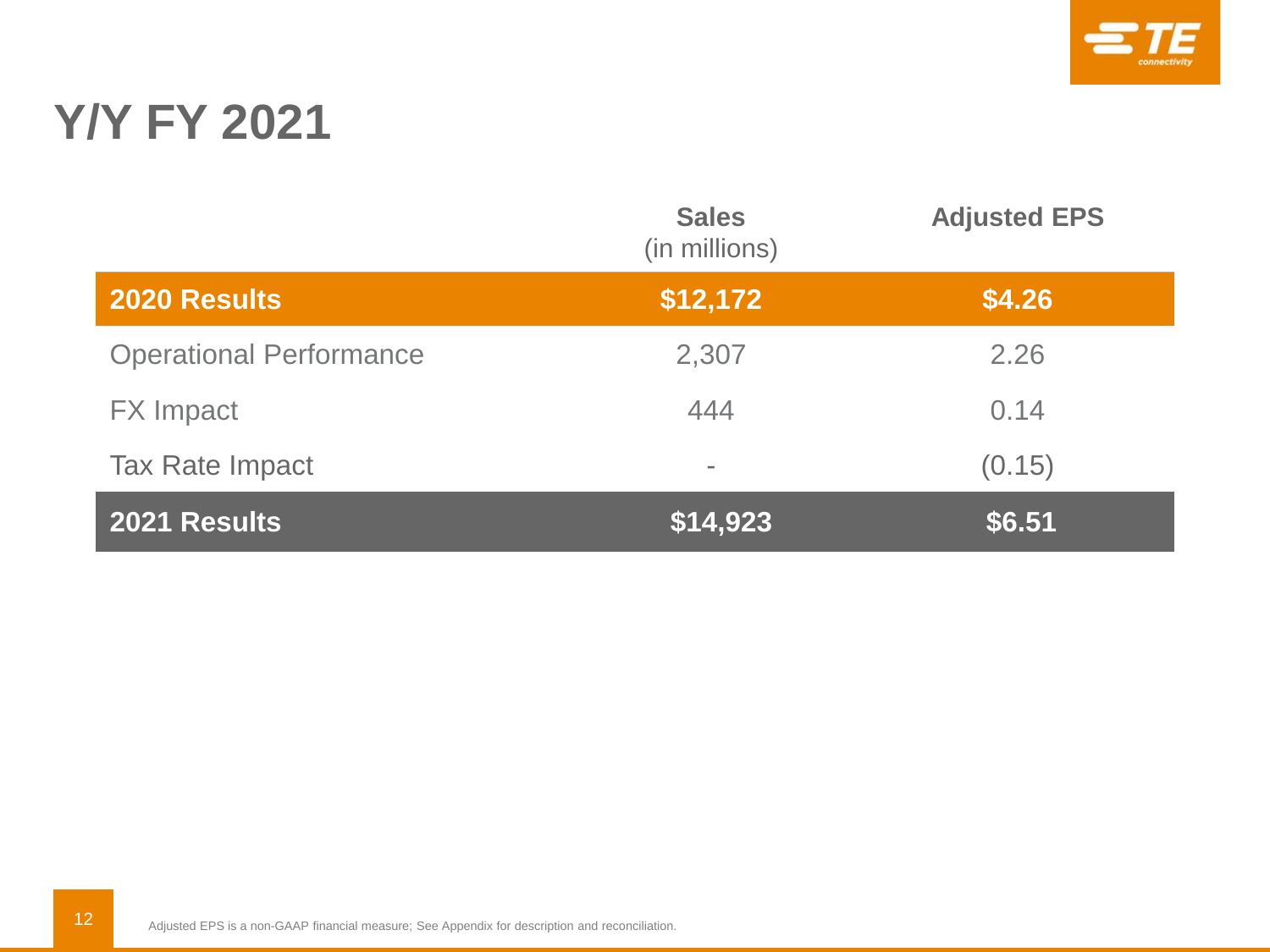

# **Y/Y Q1 2022**

|                                | <b>Sales</b><br>(in millions) | <b>Adjusted EPS</b> |
|--------------------------------|-------------------------------|---------------------|
| <b>Q1 2021 Results</b>         | \$3,522                       | \$1.47              |
| <b>Operational Performance</b> | 197                           | 0.10                |
| <b>FX</b> Impact               | (19)                          | 0.01                |
| <b>Tax Rate Impact</b>         | $\equiv$                      | 0.02                |
| Q1 2022 Guidance               | \$3,700                       | \$1.60              |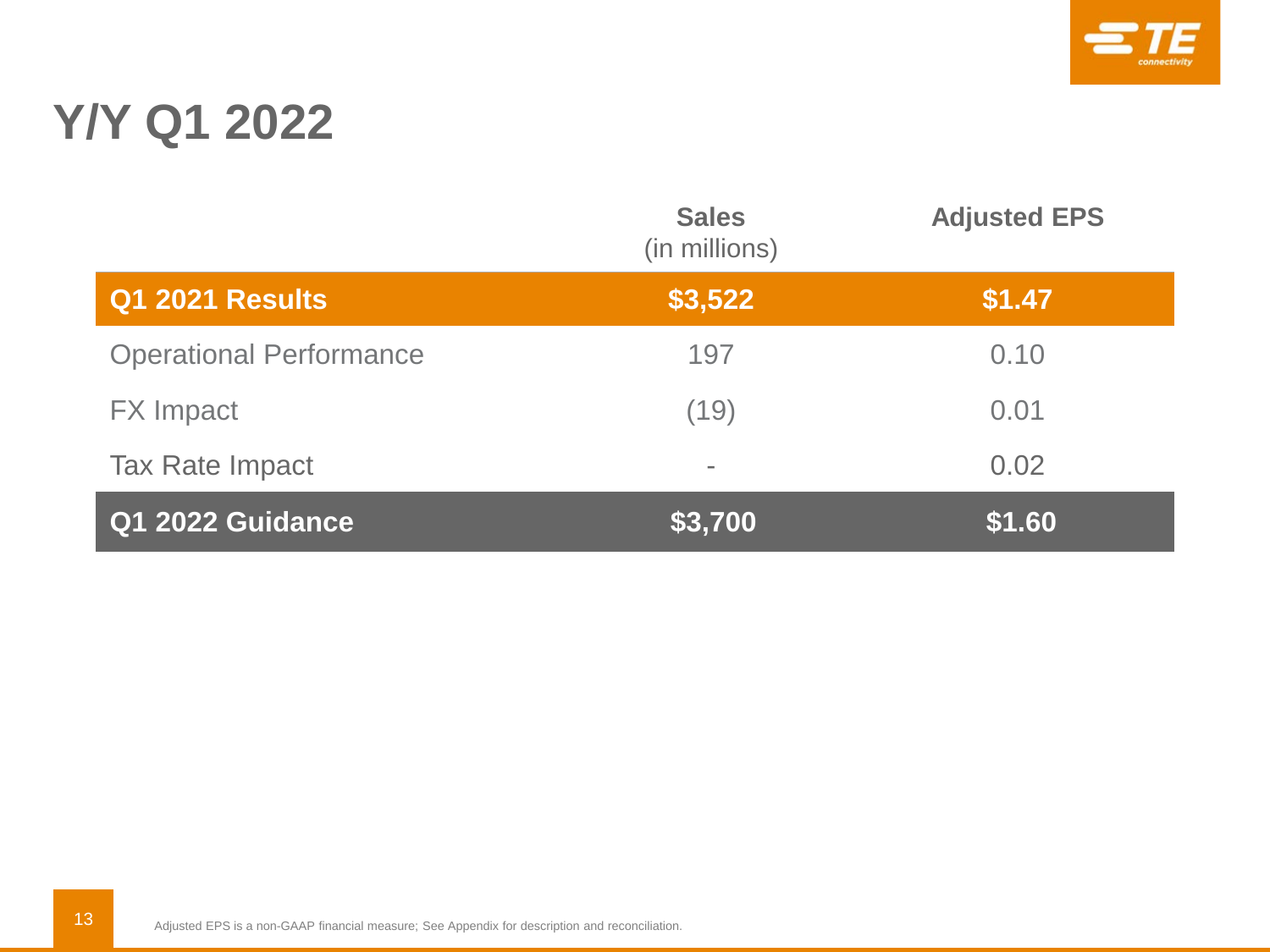

# **Balance Sheet & Cash Flow Summary**

#### **Free Cash Flow and Working Capital Liquidity, Cash and Debt**

| (\$ in Millions)                                                                             | <b>FY20</b> | <b>FY21</b> | (\$ in Millions)                                   | <b>FY20</b> | <b>FY21</b> |
|----------------------------------------------------------------------------------------------|-------------|-------------|----------------------------------------------------|-------------|-------------|
| <b>Cash from Continuing Operating</b>                                                        | \$1,991     | \$2,676     | <b>Beginning Cash Balance</b>                      | \$927       | \$945       |
| <b>Activities</b>                                                                            |             |             | <b>Free Cash Flow</b>                              | 1,482       | 2,081       |
| Capital expenditures                                                                         | (560)       | (690)       | <b>Dividends</b>                                   | (625)       | (647)       |
| Proceeds from sales of property, plant<br>and equipment                                      | 17          | 86          | Share repurchases                                  | (523)       | (831)       |
|                                                                                              |             |             | Net increase (decrease) in debt                    | 22          | (47)        |
| Cash paid pursuant to collateral<br>requirements related to cross-currency<br>swap contracts | 34          | 9           | Acquisition of businesses, net of cash<br>acquired | (339)       | (423)       |
| <b>Free Cash Flow</b>                                                                        | \$1,482     | \$2,081     | Other                                              |             | 125         |
|                                                                                              |             |             | <b>Ending Cash Balance</b>                         | \$945       | \$1,203     |
| A/R                                                                                          | \$2,377     | \$2,928     | <b>Total Debt</b>                                  | \$4,146     | \$4,092     |
| Days Sales Outstanding*                                                                      | 66          | 69          |                                                    |             |             |
| <b>Inventory</b>                                                                             | \$1,950     | \$2,511     |                                                    |             |             |
| Days on Hand*                                                                                | 74          | 86          |                                                    |             |             |
| <b>Accounts Payable</b>                                                                      | \$1,276     | \$1,911     |                                                    |             |             |
| Days Outstanding*                                                                            | 50          | 67          |                                                    |             |             |

| (\$ in Millions)                                   | <b>FY20</b> | <b>FY21</b> |
|----------------------------------------------------|-------------|-------------|
| <b>Beginning Cash Balance</b>                      | \$927       | \$945       |
| <b>Free Cash Flow</b>                              | 1,482       | 2,081       |
| <b>Dividends</b>                                   | (625)       | (647)       |
| Share repurchases                                  | (523)       | (831)       |
| Net increase (decrease) in debt                    | 22          | (47)        |
| Acquisition of businesses, net of cash<br>acquired | (339)       | (423)       |
| Other                                              |             | 125         |
| <b>Ending Cash Balance</b>                         | \$945       | \$1,203     |
| <b>Total Debt</b>                                  | \$4,146     | \$4,092     |

Free Cash Flow is a non-GAAP financial measure, see Appendix for description and reconciliation

\* Calculated on a quarterly basis and adjusted to exclude the impact of acquisitions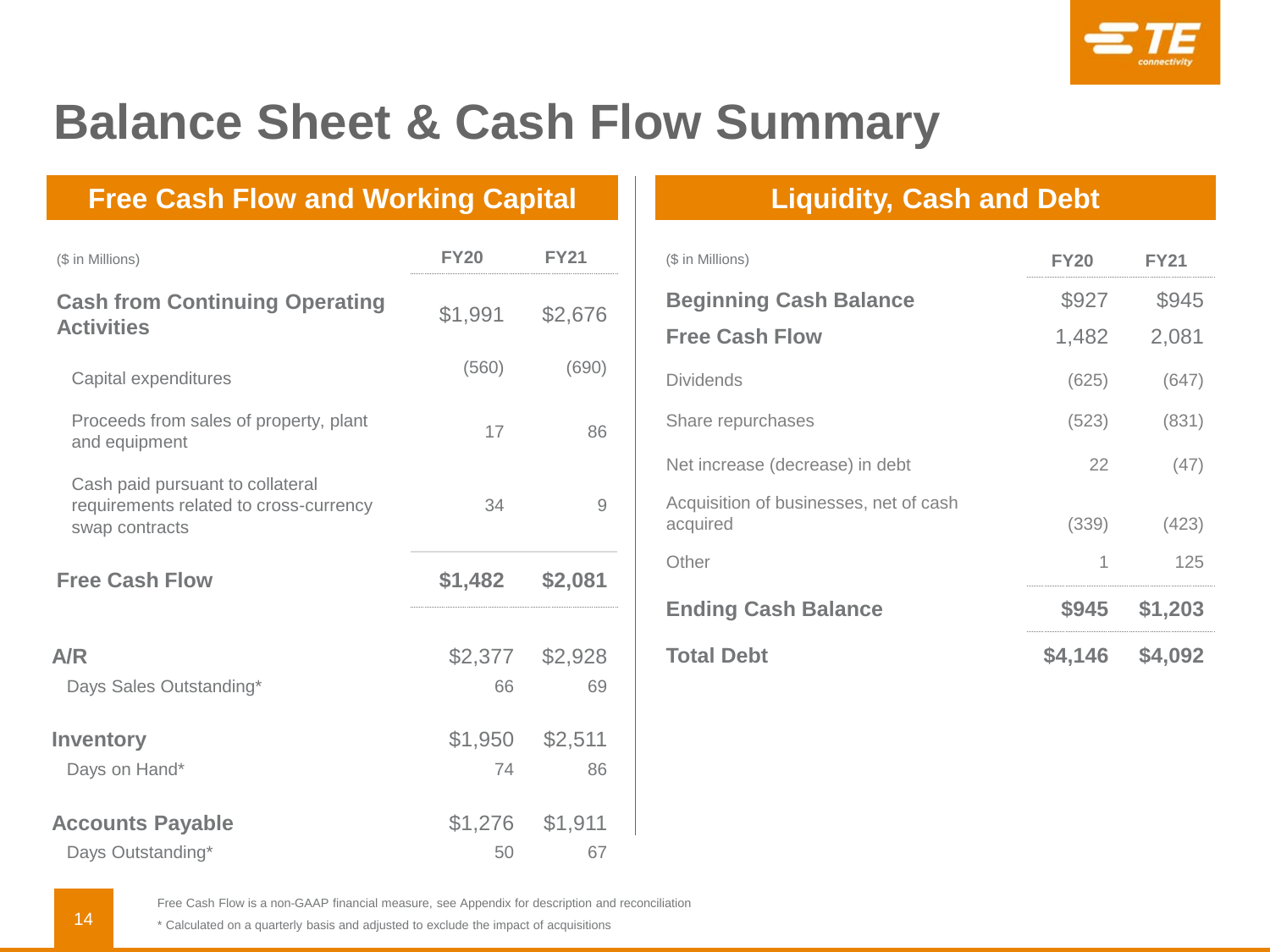#### **EVERY CONNECTION COUNTS**

**Appendix**

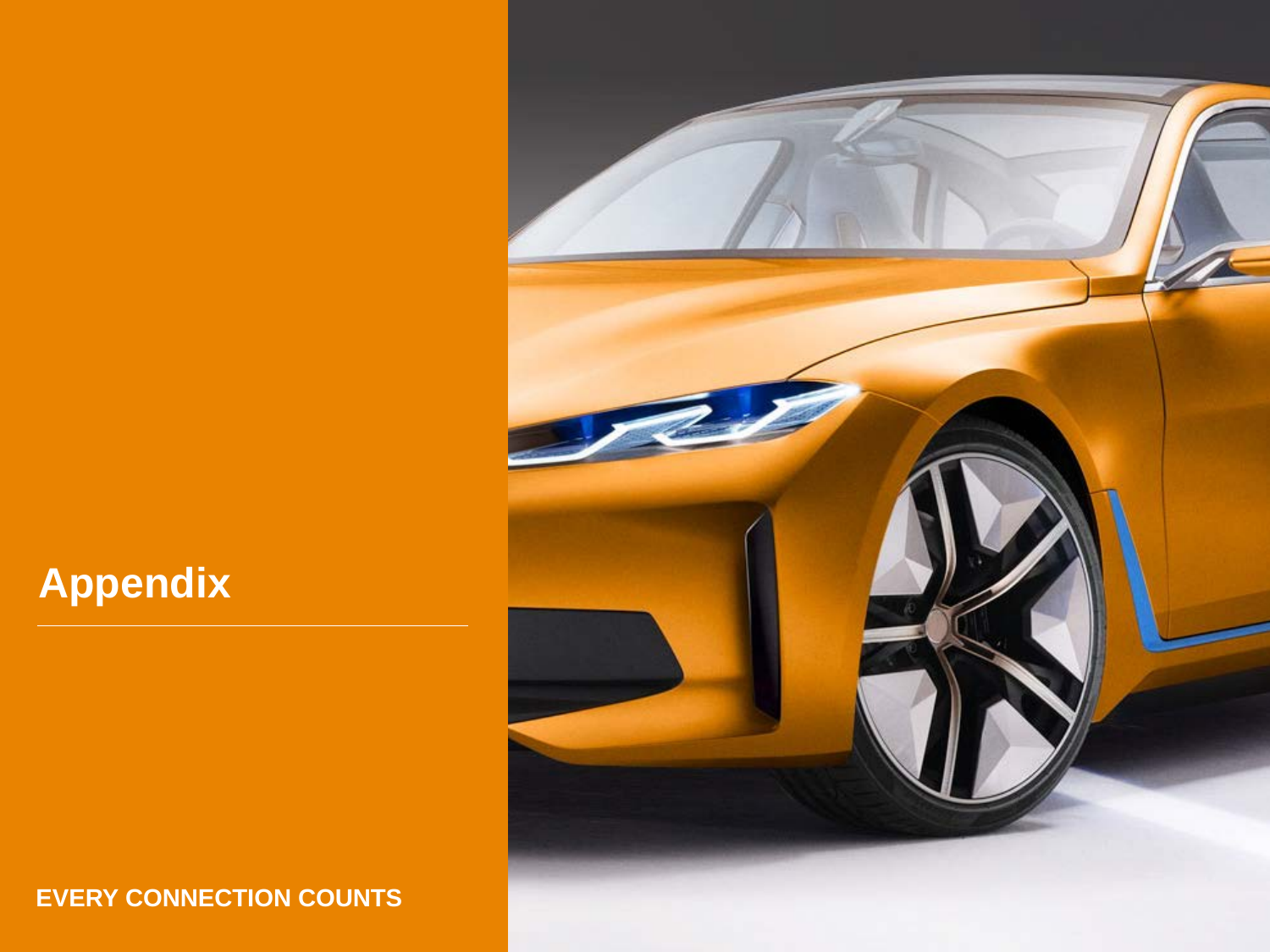

## **Non-GAAP Financial Measures**

We present non-GAAP performance and liquidity measures as we believe it is appropriate for investors to consider adjusted financial measures in addition to results in accordance with accounting principles generally accepted in the U.S. ("GAAP"). These non-GAAP financial measures provide supplemental information and should not be considered replacements for results in accordance with GAAP. Management uses non-GAAP financial measures internally for planning and forecasting purposes and in its decision-making processes related to the operations of our company. We believe these measures provide meaningful information to us and investors because they enhance the understanding of our operating performance, ability to generate cash, and the trends of our business. Additionally, we believe that investors benefit from having access to the same financial measures that management uses in evaluating our operations. The primary limitation of these measures is that they exclude the financial impact of items that would otherwise either increase or decrease our reported results. This limitation is best addressed by using these non-GAAP financial measures in combination with the most directly comparable GAAP financial measures in order to better understand the amounts, character, and impact of any increase or decrease in reported amounts. These non-GAAP financial measures may not be comparable to similarly-titled measures reported by other companies.

The following provides additional information regarding our non-GAAP financial measures:

- Organic Net Sales Growth (Decline) represents net sales growth (decline) (the most comparable GAAP financial measure) excluding the impact of foreign currency exchange rates, and acquisitions and divestitures that occurred in the preceding twelve months, if any. Organic Net Sales Growth (Decline) is a useful measure of our performance because it excludes items that are not completely under management's control, such as the impact of changes in foreign currency exchange rates, and items that do not reflect the underlying growth of the company, such as acquisition and divestiture activity. This measure is a significant component in our incentive compensation plans.
- Adjusted Operating Income (Loss) and Adjusted Operating Margin represent operating income (loss) and operating margin, respectively, (the most comparable GAAP financial measures) before special items including restructuring and other charges, acquisition-related charges, impairment of goodwill, and other income or charges, if any. We utilize these adjusted measures in combination with operating income (loss) and operating margin to assess segment level operating performance and to provide insight to management in evaluating segment operating plan execution and market conditions. Adjusted Operating Income (Loss) is a significant component in our incentive compensation plans.
- Adjusted Other Income (Expense), Net represents net other income (expense) (the most comparable GAAP financial measure) before special items including tax sharing income related to adjustments to prior period tax returns and other items, if any.
- Adjusted Income Tax (Expense) Benefit and Adjusted Effective Tax Rate represent income tax (expense) benefit and effective tax rate, respectively, (the most comparable GAAP financial measures) after adjusting for the tax effect of special items including restructuring and other charges, acquisition-related charges, impairment of goodwill, other income or charges, and certain significant tax items, if any.
- Adjusted Income (Loss) from Continuing Operations represents income (loss) from continuing operations (the most comparable GAAP financial measure) before special items including restructuring and other charges, acquisition-related charges, impairment of goodwill, tax sharing income related to adjustments to prior period tax returns and other tax items, other income or charges, and certain significant tax items, if any, and, if applicable, the related tax effects.
- Adjusted Earnings (Loss) Per Share represents diluted earnings (loss) per share from continuing operations (the most comparable GAAP financial measure) before special items including restructuring and other charges, acquisition-related charges, impairment of goodwill, tax sharing income related to adjustments to prior period tax returns and other tax items, other income or charges, and certain significant tax items, if any, and, if applicable, the related tax effects. This measure is a significant component in our incentive compensation plans.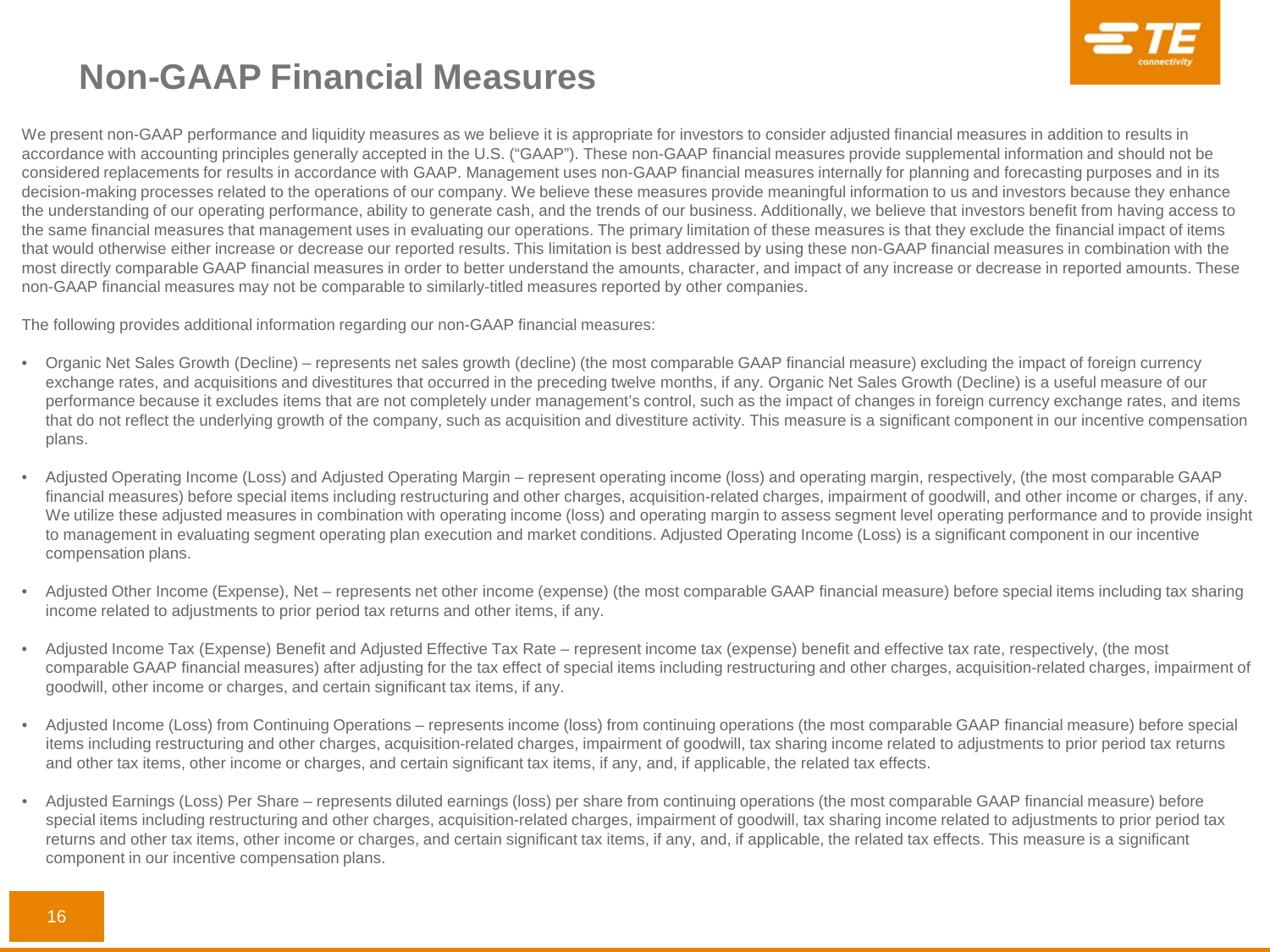

## **Non-GAAP Financial Measures (cont.)**

- Adjusted EBITDA and Adjusted EBITDA Margin represent net income (loss) and net income (loss) as a percentage of net sales, respectively, (the most comparable GAAP financial measures) before interest expense, interest income, income taxes, depreciation, and amortization, as adjusted for net other income, income from discontinued operations, and special items including restructuring and other charges, acquisition-related charges, impairment of goodwill, and other income or charges, if any.
- Free Cash Flow (FCF) is a useful measure of our ability to generate cash. The difference between net cash provided by continuing operating activities (the most comparable GAAP financial measure) and Free Cash Flow consists mainly of significant cash outflows and inflows that we believe are useful to identify. We believe Free Cash Flow provides useful information to investors as it provides insight into the primary cash flow metric used by management to monitor and evaluate cash flows generated from our operations. Free Cash Flow is defined as net cash provided by continuing operating activities excluding voluntary pension contributions and the cash impact of special items, if any, minus net capital expenditures. Voluntary pension contributions are excluded from the GAAP financial measure because this activity is driven by economic financing decisions rather than operating activity. Certain special items, including net payments related to pre-separation tax matters and cash paid (collected) pursuant to collateral requirements related to cross-currency swap contracts, are also excluded by management in evaluating Free Cash Flow. Net capital expenditures consist of capital expenditures less proceeds from the sale of property, plant, and equipment. These items are subtracted because they represent long-term commitments. In the calculation of Free Cash Flow, we subtract certain cash items that are ultimately within management's and the Board of Directors' discretion to direct and may imply that there is less or more cash available for our programs than the most comparable GAAP financial measure indicates. It should not be inferred that the entire Free Cash Flow amount is available for future discretionary expenditures, as our definition of Free Cash Flow does not consider certain non-discretionary expenditures, such as debt payments. In addition, we may have other discretionary expenditures, such as discretionary dividends, share repurchases, and business acquisitions, that are not considered in the calculation of Free Cash Flow.
- Free Cash Flow Conversion represents the ratio of Free Cash Flow to Adjusted Income (Loss) from Continuing Operations. We use Free Cash Flow Conversion as an indicator of our ability to convert earnings to cash.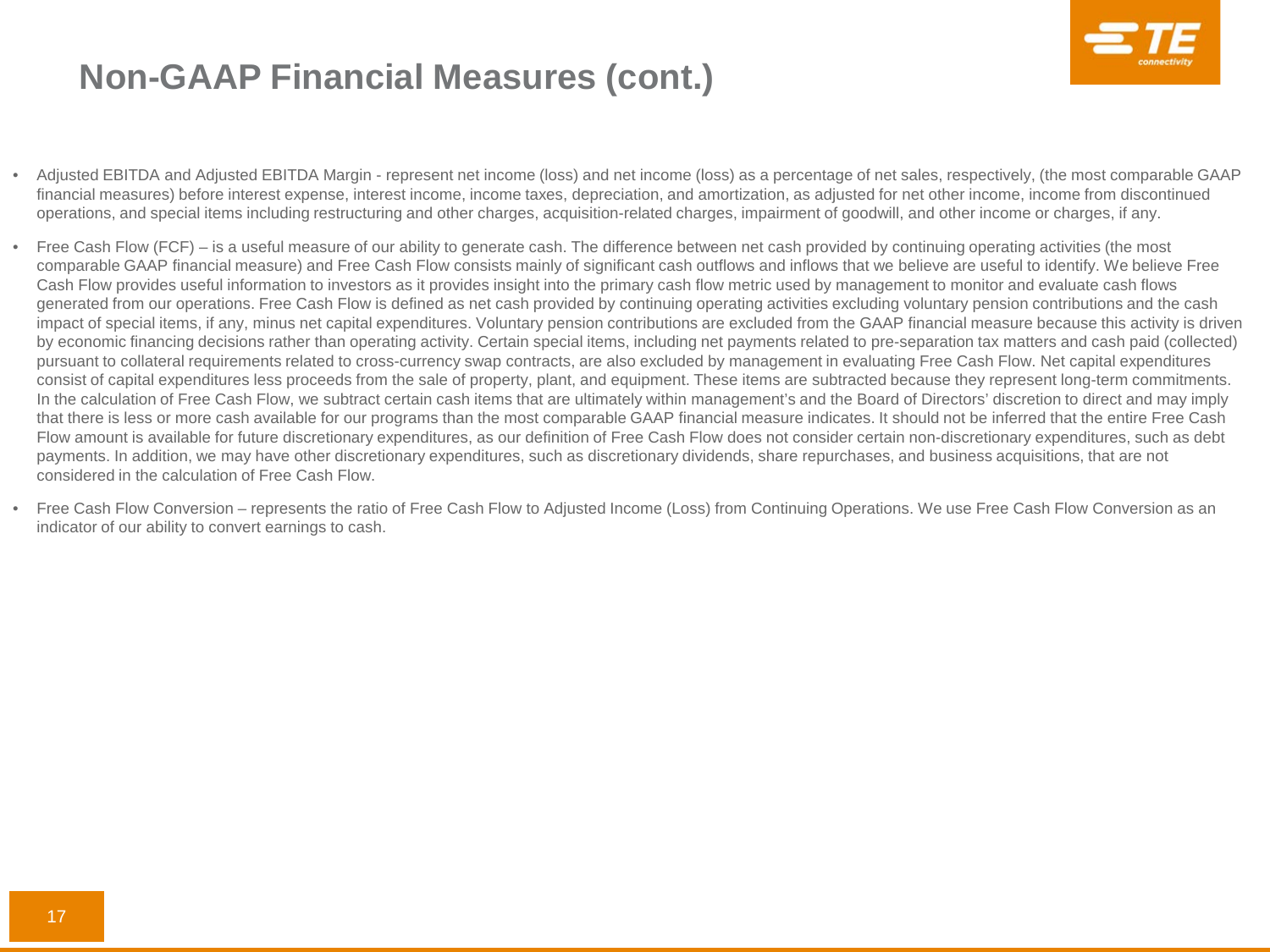

## **Segment Summary**

|                                 |               | <b>For the Quarters Ended</b> |                 |    |                  |                  |    | <b>For the Years Ended</b> |                         |               |                            |                 |  |  |
|---------------------------------|---------------|-------------------------------|-----------------|----|------------------|------------------|----|----------------------------|-------------------------|---------------|----------------------------|-----------------|--|--|
|                                 | September 24, |                               | September 25,   |    | September 24,    |                  |    | September 25,              |                         |               |                            |                 |  |  |
|                                 |               | 2021                          |                 |    | 2020             |                  |    | 2021                       |                         |               | 2020                       |                 |  |  |
|                                 |               |                               |                 |    |                  | (\$ in millions) |    |                            |                         |               |                            |                 |  |  |
|                                 |               | <b>Net Sales</b>              |                 |    | <b>Net Sales</b> |                  |    | <b>Net Sales</b>           |                         |               | <b>Net Sales</b>           |                 |  |  |
| <b>Transportation Solutions</b> | \$            | 2,198                         |                 | \$ | 1,865            |                  | \$ | 8,974                      |                         | \$            | 6,845                      |                 |  |  |
| <b>Industrial Solutions</b>     |               | 1,017                         |                 |    | 959              |                  |    | 3,844                      |                         |               | 3,713                      |                 |  |  |
| <b>Communications Solutions</b> |               | 603                           |                 |    | 437              |                  |    | 2,105                      |                         |               | 1,614                      |                 |  |  |
| <b>Total</b>                    | \$            | 3,818                         |                 |    | 3,261            |                  |    | 14,923                     |                         |               | 12,172                     |                 |  |  |
|                                 |               |                               |                 |    |                  |                  |    |                            |                         |               |                            |                 |  |  |
|                                 |               | Operating                     | Operating       |    | Operating        | Operating        |    | Operating                  | Operating               |               | Operating                  | Operating       |  |  |
|                                 |               | <b>Income</b>                 | Margin          |    | <b>Income</b>    | Margin           |    | <b>Income</b>              | Margin                  |               | Income (Loss)              | Margin          |  |  |
| <b>Transportation Solutions</b> | \$            | 387                           | 17.6 %          | \$ | 198              | 10.6<br>$\%$     | \$ | 1,526                      | 17.0<br>$\%$            | \$            | (93)                       | $(1.4)$ %       |  |  |
| <b>Industrial Solutions</b>     |               | 134                           | 13.2            |    | 85               | 8.9              |    | 469                        | 12.2                    |               | 412                        | 11.1            |  |  |
| <b>Communications Solutions</b> |               | 139                           | 23.1            |    | 64               | 14.6             |    | 439                        | 20.9                    |               | 218                        | 13.5            |  |  |
| <b>Total</b>                    | S             | 660                           | 17.3<br>$\%$    | \$ | 347              | 10.6<br>%        | \$ | 2,434                      | 16.3<br>%               | S             | 537                        | 4.4 %           |  |  |
|                                 |               | Adjusted                      | Adjusted        |    | <b>Adjusted</b>  | <b>Adjusted</b>  |    | <b>Adjusted</b>            | Adjusted                |               | Adjusted                   | Adjusted        |  |  |
|                                 |               | Operating                     | Operating       |    | Operating        | Operating        |    | Operating                  | Operating               |               | Operating                  | Operating       |  |  |
|                                 |               | $Home(1)$                     | Margin $^{(1)}$ |    | Income $(1)$     | Margin $^{(1)}$  |    | Income $(1)$               | $\mathbf{Margin}^{(1)}$ |               | Income $^{\left(1\right)}$ | Margin $^{(1)}$ |  |  |
| <b>Transportation Solutions</b> | \$            | 395                           | 18.0 %          | \$ | 245              | 13.1<br>$\%$     | \$ | 1,679                      | 18.7<br>$\%$            | <sup>\$</sup> | 952                        | 13.9 %          |  |  |
| <b>Industrial Solutions</b>     |               | 162                           | 15.9            |    | 133              | 13.9             |    | 557                        | 14.5                    |               | 522                        | 14.1            |  |  |
| <b>Communications Solutions</b> |               | 149                           | 24.7            |    | 95               | 21.7             |    | 465                        | 22.1                    |               | 260                        | 16.1            |  |  |
| <b>Total</b>                    | S             | 706                           | 18.5 %          | \$ | 473              | 14.5<br>$\%$     | \$ | 2,701                      | 18.1<br>%               | \$            | 1,734                      | 14.2 %          |  |  |

(1) Adjusted operating income and adjusted operating margin are non-GAAP financial measures. See description of non-GAAP financial measures.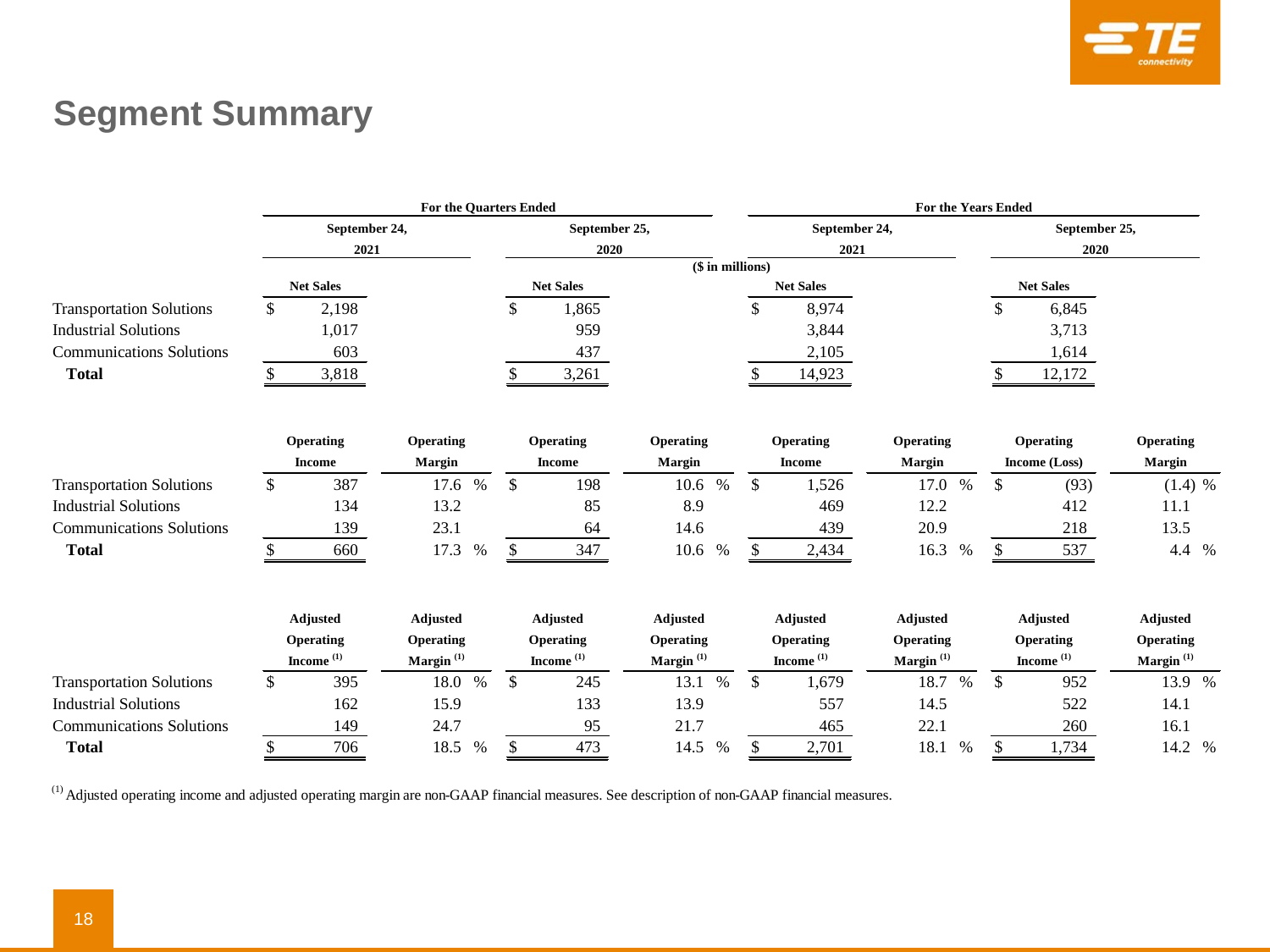## **Reconciliation of Net Sales Growth**

|                                                  | <b>Change in Net Sales for the Quarter Ended September 24, 2021</b> |                         |              |               |                                 |              |                            |                |    |              |  |
|--------------------------------------------------|---------------------------------------------------------------------|-------------------------|--------------|---------------|---------------------------------|--------------|----------------------------|----------------|----|--------------|--|
|                                                  | versus Net Sales for the Quarter Ended September 25, 2020           |                         |              |               |                                 |              |                            |                |    |              |  |
|                                                  |                                                                     | <b>Net Sales</b>        |              |               | <b>Organic Net Sales</b>        |              |                            |                |    | Acquisition/ |  |
|                                                  |                                                                     | <b>Growth (Decline)</b> |              |               | Growth (Decline) <sup>(1)</sup> |              | Translation <sup>(2)</sup> | (Divestitures) |    |              |  |
|                                                  |                                                                     |                         |              |               | (\$ in millions)                |              |                            |                |    |              |  |
| <b>Transportation Solutions</b> <sup>(3)</sup> : |                                                                     |                         |              |               |                                 |              |                            |                |    |              |  |
| Automotive                                       | \$                                                                  | 184                     | 13.8<br>$\%$ | <sup>\$</sup> | 160                             | 11.7<br>$\%$ | \$                         | 24             | \$ |              |  |
| Commercial transportation                        |                                                                     | 106                     | 39.8         |               | 103                             | 37.9         |                            | 3              |    |              |  |
| <b>Sensors</b>                                   |                                                                     | 43                      | 16.3         |               | 38                              | 15.4         |                            | 5              |    |              |  |
| Total                                            |                                                                     | 333                     | 17.9         |               | 301                             | 16.0         |                            | 32             |    |              |  |
| Industrial Solutions <sup>(3)</sup> :            |                                                                     |                         |              |               |                                 |              |                            |                |    |              |  |
| Industrial equipment                             |                                                                     | 96                      | 33.1         |               | 91                              | 31.5         |                            | 5              |    |              |  |
| Aerospace, defense, oil, and gas                 |                                                                     | (51)                    | (16.5)       |               | (57)                            | (18.1)       |                            | $\overline{4}$ |    | 2            |  |
| Energy                                           |                                                                     | 5                       | 2.6          |               | 15                              | 7.7          |                            |                |    | (10)         |  |
| Medical                                          |                                                                     | 8                       | 4.7          |               | 8                               | 4.7          |                            |                |    |              |  |
| Total                                            |                                                                     | 58                      | 6.0          |               | 57                              | 6.2          |                            | 9              |    | (8)          |  |
| Communications Solutions $(3)$ :                 |                                                                     |                         |              |               |                                 |              |                            |                |    |              |  |
| Data and devices                                 |                                                                     | 97                      | 37.3         |               | 91                              | 35.5         |                            | 6              |    |              |  |
| Appliances                                       |                                                                     | 69                      | 39.0         |               | 65                              | 35.7         |                            | $\overline{4}$ |    |              |  |
| Total                                            |                                                                     | 166                     | 38.0         |               | 156                             | 35.6         |                            | 10             |    |              |  |
| Total                                            |                                                                     | 557                     | 17.1<br>$\%$ |               | 514                             | 15.8<br>$\%$ |                            | 51             |    | (8)          |  |

|                                                  | Change in Net Sales for the Year Ended September 24, 2021 |                         |              |    |                                 |              |    |                            |    |                      |  |  |  |  |
|--------------------------------------------------|-----------------------------------------------------------|-------------------------|--------------|----|---------------------------------|--------------|----|----------------------------|----|----------------------|--|--|--|--|
|                                                  | versus Net Sales for the Year Ended September 25, 2020    |                         |              |    |                                 |              |    |                            |    |                      |  |  |  |  |
|                                                  |                                                           | <b>Net Sales</b>        |              |    | <b>Organic Net Sales</b>        |              |    |                            |    | <b>Acquisitions/</b> |  |  |  |  |
|                                                  |                                                           | <b>Growth (Decline)</b> |              |    | Growth (Decline) <sup>(1)</sup> |              |    | Translation <sup>(2)</sup> |    | (Divestitures)       |  |  |  |  |
|                                                  |                                                           |                         |              |    | (\$ in millions)                |              |    |                            |    |                      |  |  |  |  |
| <b>Transportation Solutions</b> <sup>(3)</sup> : |                                                           |                         |              |    |                                 |              |    |                            |    |                      |  |  |  |  |
| Automotive                                       | \$                                                        | 1,476                   | 30.1<br>$\%$ | \$ | 1,243                           | $\%$<br>25.0 | \$ | 233                        | \$ |                      |  |  |  |  |
| Commercial transportation                        |                                                           | 416                     | 39.6         |    | 377                             | 35.2         |    | 39                         |    |                      |  |  |  |  |
| <b>Sensors</b>                                   |                                                           | 237                     | 26.6         |    | 119                             | 13.4         |    | 29                         |    | 89                   |  |  |  |  |
| Total                                            |                                                           | 2,129                   | 31.1         |    | 1,739                           | 25.1         |    | 301                        |    | 89                   |  |  |  |  |
| Industrial Solutions <sup>(3)</sup> :            |                                                           |                         |              |    |                                 |              |    |                            |    |                      |  |  |  |  |
| Industrial equipment                             |                                                           | 299                     | 27.2         |    | 253                             | 22.7         |    | 46                         |    |                      |  |  |  |  |
| Aerospace, defense, oil, and gas                 |                                                           | (166)                   | (13.8)       |    | (209)                           | (17.4)       |    | 25                         |    | 18                   |  |  |  |  |
| Energy                                           |                                                           | 21                      | 2.9          |    | 30                              | 4.1          |    | 20                         |    | (29)                 |  |  |  |  |
| Medical                                          |                                                           | (23)                    | (3.3)        |    | (25)                            | (3.6)        |    | $\overline{\mathbf{c}}$    |    |                      |  |  |  |  |
| Total                                            |                                                           | 131                     | 3.5          |    | 49                              | 1.3          |    | 93                         |    | (11)                 |  |  |  |  |
| Communications Solutions $(3)$ :                 |                                                           |                         |              |    |                                 |              |    |                            |    |                      |  |  |  |  |
| Data and devices                                 |                                                           | 225                     | 23.1         |    | 199                             | 20.5         |    | 26                         |    |                      |  |  |  |  |
| Appliances                                       |                                                           | 266                     | 41.5         |    | 242                             | 37.2         |    | 24                         |    |                      |  |  |  |  |
| Total                                            |                                                           | 491                     | 30.4         |    | 441                             | 27.2         |    | 50                         |    |                      |  |  |  |  |
| Total                                            |                                                           | 2,751                   | 22.6<br>$\%$ | \$ | 2,229                           | 18.2<br>$\%$ |    | 444                        | \$ | 78                   |  |  |  |  |

(1) Organic net sales growth (decline) is a non-GAAP financial measure. See description of non-GAAP financial measures.

<sup>(2)</sup> Represents the change in net sales resulting from changes in foreign currency exchange rates.

<sup>(3)</sup> Industry end market information is presented consistently with our internal management reporting and may be periodically revised as management deems necessary.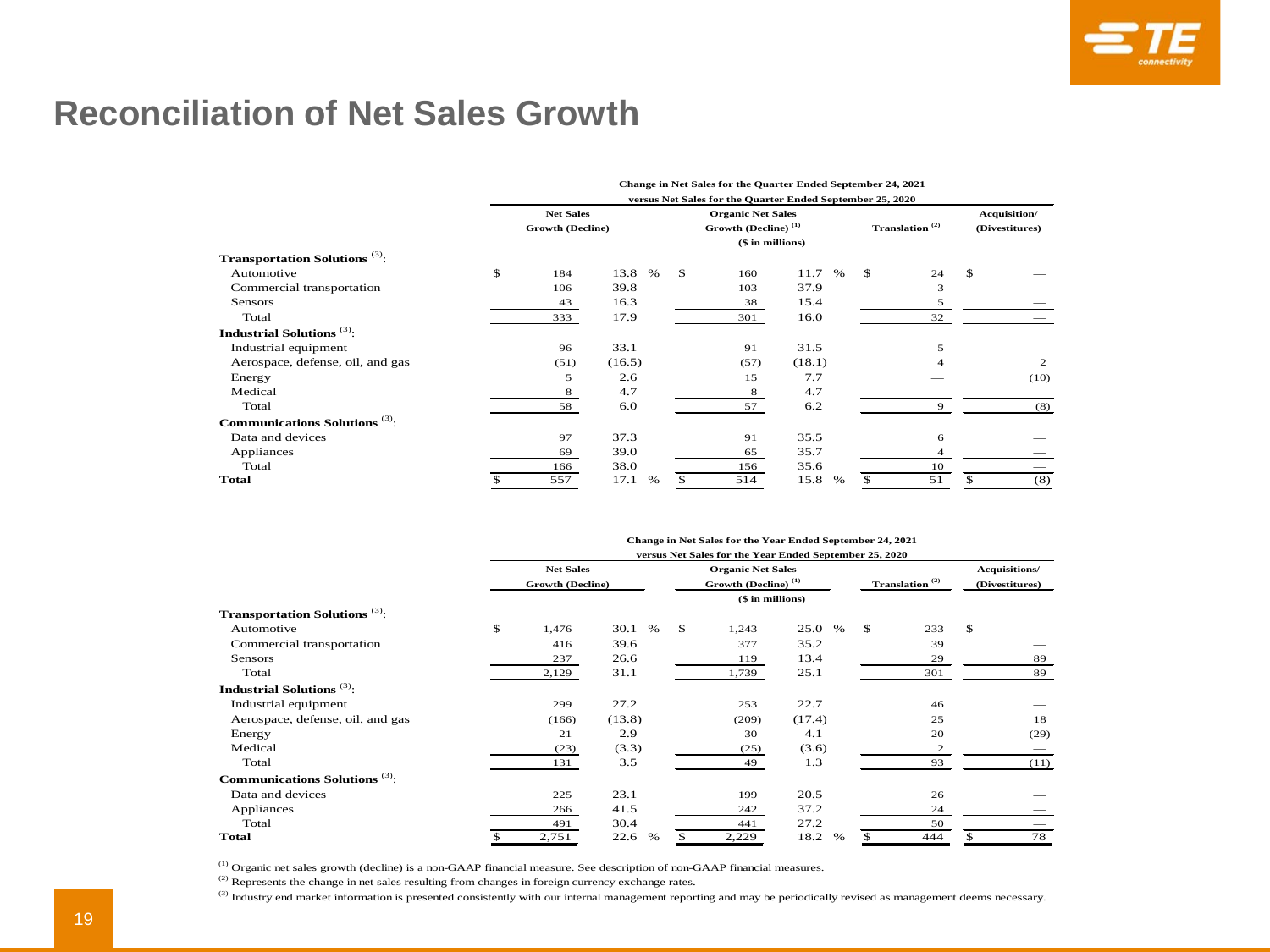

## **Reconciliation of Non-GAAP Financial Measures to GAAP Financial Measures for the Quarter Ended September 24, 2021**

|                                   |              |                  | Acquisition-                            |                                     |    | Restructuring               |    |                                            |  |                          |     |                             |
|-----------------------------------|--------------|------------------|-----------------------------------------|-------------------------------------|----|-----------------------------|----|--------------------------------------------|--|--------------------------|-----|-----------------------------|
|                                   |              |                  |                                         | <b>Related</b>                      |    | and Other                   |    |                                            |  |                          |     | Adjusted                    |
|                                   |              | <b>U.S. GAAP</b> |                                         | $\overline{\textbf{Charges}}^{(1)}$ |    | Charges, Net <sup>(1)</sup> |    | Other Items <sup><math>(1)(2)</math></sup> |  | Tax Items <sup>(3)</sup> |     | $(Non-GAAP)$ <sup>(4)</sup> |
|                                   |              |                  | (\$ in millions, except per share data) |                                     |    |                             |    |                                            |  |                          |     |                             |
| <b>Operating income:</b>          |              |                  |                                         |                                     |    |                             |    |                                            |  |                          |     |                             |
| <b>Transportation Solutions</b>   | $\mathbb{S}$ | 387              | \$                                      | 3                                   | \$ | 5                           | \$ |                                            |  |                          | \$. | 395                         |
| <b>Industrial Solutions</b>       |              | 134              |                                         |                                     |    | 24                          |    |                                            |  |                          |     | 162                         |
| <b>Communications Solutions</b>   |              | 139              |                                         |                                     |    | 9                           |    |                                            |  |                          |     | 149                         |
| <b>Total</b>                      |              | 660              | \$                                      | 8                                   | \$ | 38                          | -S |                                            |  |                          |     | 706                         |
| <b>Operating margin</b>           |              | 17.3 %           |                                         |                                     |    |                             |    |                                            |  |                          |     | 18.5 %                      |
| Other income (expense), net       |              | (22)             |                                         |                                     |    |                             |    | 28                                         |  |                          |     | 6                           |
| Income tax (expense) benefit      |              | 167              |                                         |                                     |    |                             |    | (6)                                        |  | (304)                    |     | (141)                       |
| <b>Effective tax rate</b>         |              | $(26.6)$ %       |                                         |                                     |    |                             |    |                                            |  |                          |     | 20.1 %                      |
| Income from continuing operations |              | 794              |                                         |                                     |    | 41                          |    | 22                                         |  | (304)                    |     | 560                         |
| Diluted earnings per share from   |              |                  |                                         |                                     |    |                             |    |                                            |  |                          |     |                             |
| continuing operations             |              | 2.40             |                                         | $0.02\,$                            | \$ | 0.12                        |    | 0.07                                       |  | (0.92)                   |     | 1.69                        |

 $<sup>(1)</sup>$  The tax effect of each non-GAAP adjustment is calculated based on the jurisdictions in which the expense (income) is incurred and the tax laws in effect for each such</sup> jurisdiction.

 $^{(2)}$  Charge related to the transfer of certain U.S. pension plan liabilities to an insurance company through the purchase of a group annuity contract.

<sup>(3)</sup> Represents a \$327 million income tax benefit for the net reduction in valuation allowances associated primarily with certain tax planning actions as well as improved current and expected future operating profit and taxable income, and \$23 million of income tax expense associated with the tax impacts of an intercompany transaction.

(4) See description of non-GAAP financial measures.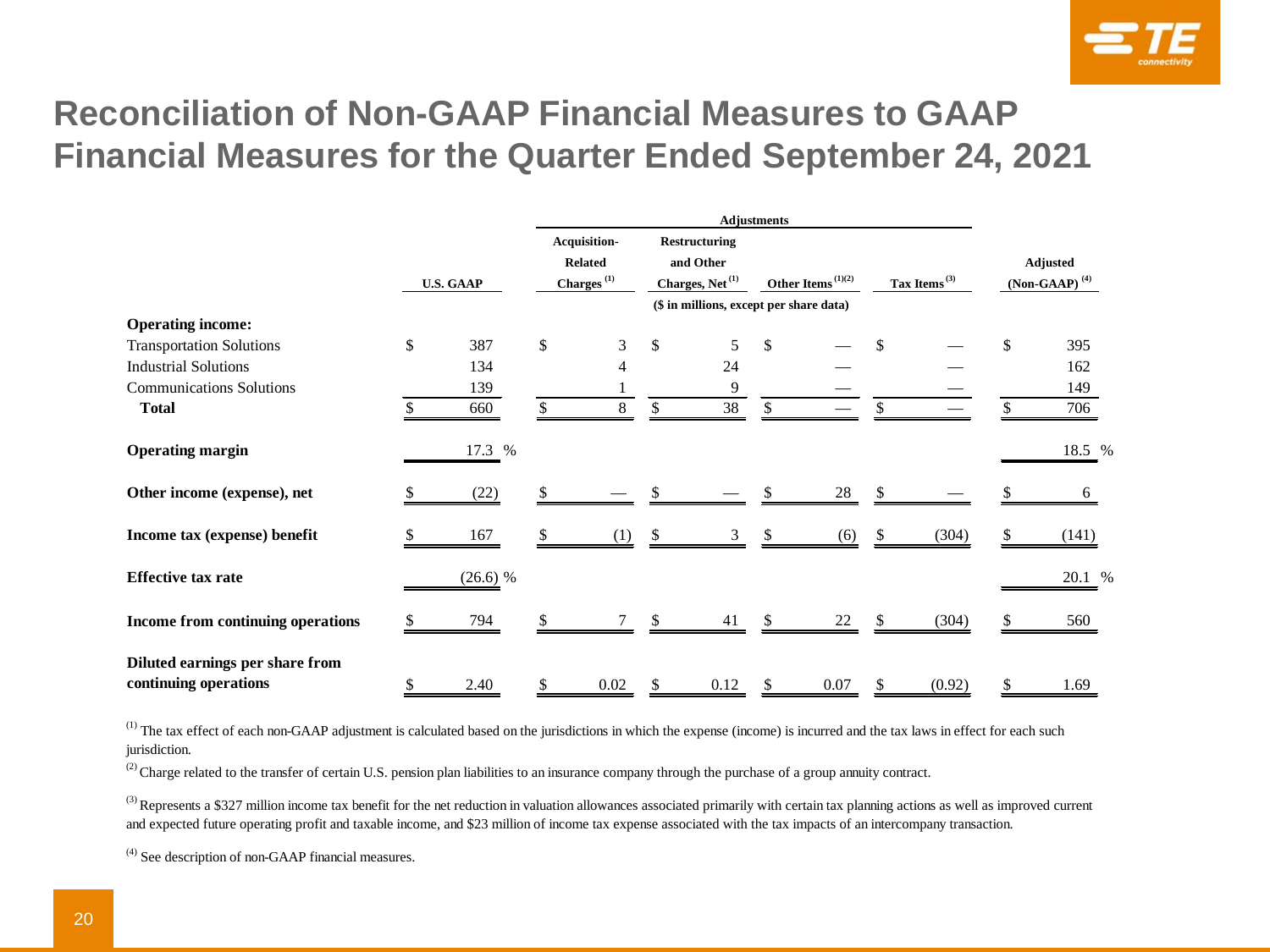

## **Reconciliation of Non-GAAP Financial Measures to GAAP Financial Measures for the Quarter Ended September 25, 2020**

|                                                       |                  |                          | Acquisition-   |              | <b>Restructuring</b>                    |    |                          |                    |
|-------------------------------------------------------|------------------|--------------------------|----------------|--------------|-----------------------------------------|----|--------------------------|--------------------|
|                                                       |                  |                          | <b>Related</b> |              | and Other                               |    |                          | Adjusted           |
|                                                       | <b>U.S. GAAP</b> | $\mathbf{Charges}^{(1)}$ |                |              | Charges, Net <sup>(1)</sup>             |    | Tax Items <sup>(2)</sup> | $(Non-GAAP)^{(3)}$ |
|                                                       |                  |                          |                |              | (\$ in millions, except per share data) |    |                          |                    |
| <b>Operating income:</b>                              |                  |                          |                |              |                                         |    |                          |                    |
| <b>Transportation Solutions</b>                       | \$<br>198        | \$                       | 11             | $\mathbb{S}$ | 36                                      | \$ |                          | \$<br>245          |
| <b>Industrial Solutions</b>                           | 85               |                          | 2              |              | 46                                      |    |                          | 133                |
| <b>Communications Solutions</b>                       | 64               |                          |                |              | 31                                      |    |                          | 95                 |
| <b>Total</b>                                          | 347              |                          | 13             | \$           | 113                                     | \$ |                          | 473                |
| <b>Operating margin</b>                               | 10.6 %           |                          |                |              |                                         |    |                          | 14.5 %             |
| <b>Income tax expense</b>                             | (109)            |                          | (4)            |              | (21)                                    |    | 56                       | (78)               |
| <b>Effective tax rate</b>                             | 32.3 %           |                          |                |              |                                         |    |                          | 16.8 %             |
| Income from continuing operations                     | 228              |                          | 9              |              | 92                                      |    | 56                       | 385                |
| Diluted earnings per share from continuing operations | 0.69             |                          | 0.03           |              | 0.28                                    |    | 0.17                     | 1.16               |

 $<sup>(1)</sup>$  The tax effect of each non-GAAP adjustment is calculated based on the jurisdictions in which the expense (income) is incurred and the tax laws in effect for each such</sup> jurisdiction.

(2) Income tax expense related to increases to the valuation allowance for certain deferred tax assets.

(3) See description of non-GAAP financial measures.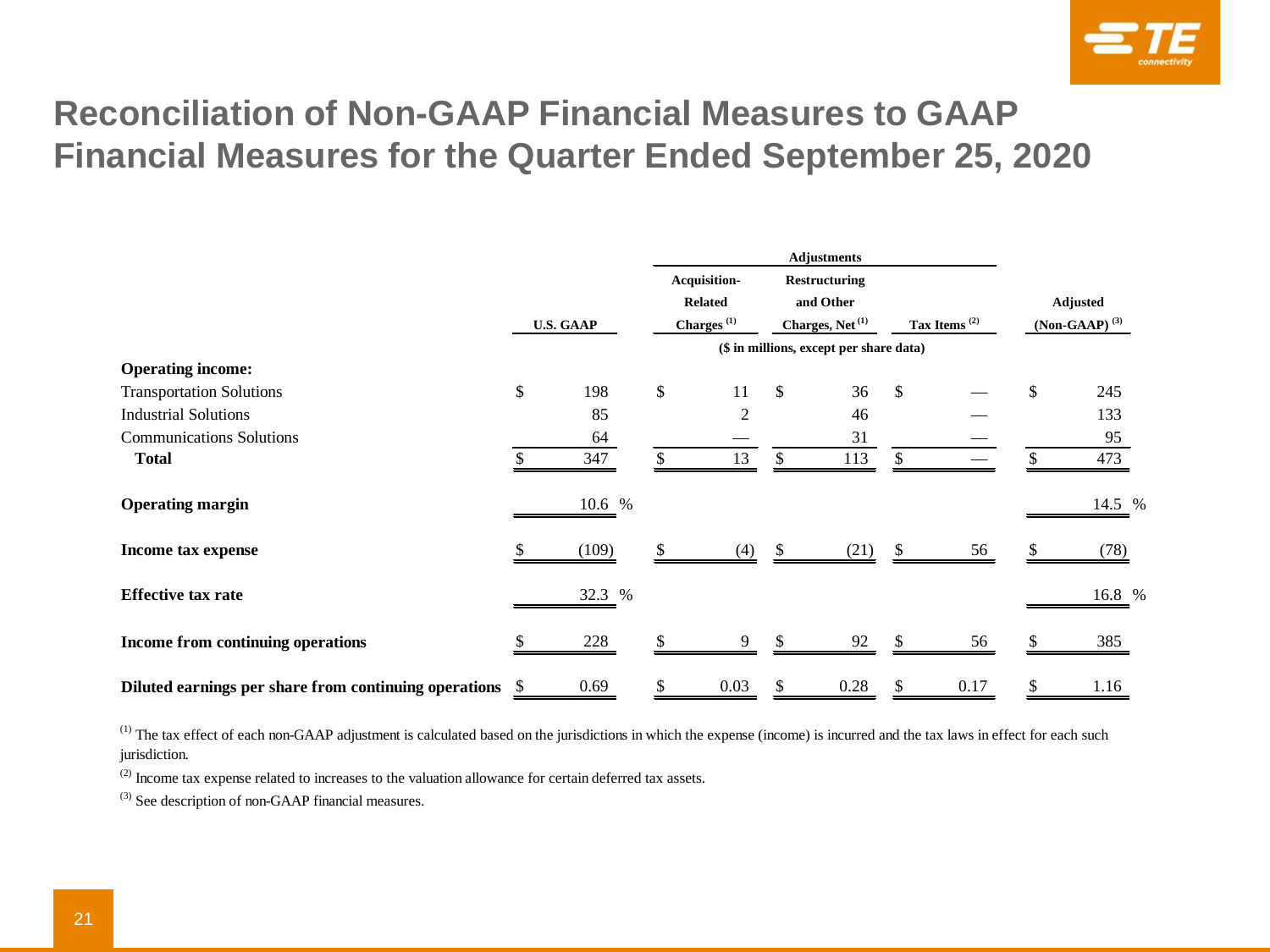

## **Reconciliation of Non-GAAP Financial Measures to GAAP Financial Measures for the Year Ended September 24, 2021**

|                                                          |                  |    | Acquisition-                            |                    | <b>Restructuring</b>        |               |                      |   |                          |     |                    |
|----------------------------------------------------------|------------------|----|-----------------------------------------|--------------------|-----------------------------|---------------|----------------------|---|--------------------------|-----|--------------------|
|                                                          |                  |    | <b>Related</b>                          |                    | and Other                   |               |                      |   |                          |     | Adjusted           |
|                                                          | <b>U.S. GAAP</b> |    | $Charges$ <sup>(1)</sup>                |                    | Charges, Net <sup>(1)</sup> |               | Other Items $(1)(2)$ |   | Tax Items <sup>(3)</sup> |     | $(Non-GAAP)^{(4)}$ |
|                                                          |                  |    | (\$ in millions, except per share data) |                    |                             |               |                      |   |                          |     |                    |
| <b>Operating income:</b>                                 |                  |    |                                         |                    |                             |               |                      |   |                          |     |                    |
| <b>Transportation Solutions</b>                          | \$<br>1,526      | \$ | 18                                      | $\mathbf{\hat{S}}$ | 135                         | \$            |                      |   |                          | \$. | 1,679              |
| <b>Industrial Solutions</b>                              | 469              |    | 15                                      |                    | 73                          |               |                      |   |                          |     | 557                |
| <b>Communications Solutions</b>                          | 439              |    |                                         |                    | 25                          |               |                      |   |                          |     | 465                |
| <b>Total</b>                                             | 2,434            | \$ | 34                                      | \$                 | 233                         | \$            |                      |   |                          |     | 2,701              |
| <b>Operating margin</b>                                  | 16.3 %           |    |                                         |                    |                             |               |                      |   |                          |     | 18.1 %             |
| Other income (expense), net                              | (17)             |    |                                         |                    |                             |               | 28                   |   |                          |     | 11                 |
| Income tax expense                                       | (123)            | S  | (7)                                     | \$.                | (35)                        |               | (6)                  |   | (333)                    |     | (504)              |
| <b>Effective tax rate</b>                                | 5.2 %            |    |                                         |                    |                             |               |                      |   |                          |     | 18.9 %             |
| Income from continuing operations                        | 2,255            |    | 27                                      | \$.                | 198                         |               | 22                   |   | (333)                    |     | 2,169              |
| Diluted earnings per share from<br>continuing operations | \$<br>6.77       | \$ | 0.08                                    | \$                 | 0.59                        | <sup>\$</sup> | 0.07                 | S | (1.00)                   | S   | 6.51               |

<sup>(1)</sup> The tax effect of each non-GAAP adjustment is calculated based on the jurisdictions in which the expense (income) is incurred and the tax laws in effect for each such jurisdiction.

(2) Charge related to the transfer of certain U.S. pension plan liabilities to an insurance company through the purchase of a group annuity contract.

 $^{(3)}$  Represents a \$327 million income tax benefit for the net reduction in valuation allowances associated primarily with certain tax planning actions as well as improved current and expected future operating profit and taxable income, \$29 million of income tax benefits related to an Internal Revenue Service approved change in the tax method of depreciating or amortizing certain assets, and \$23 million of income tax expense associated with the tax impacts of an intercompany transaction.

(4) See description of non-GAAP financial measures.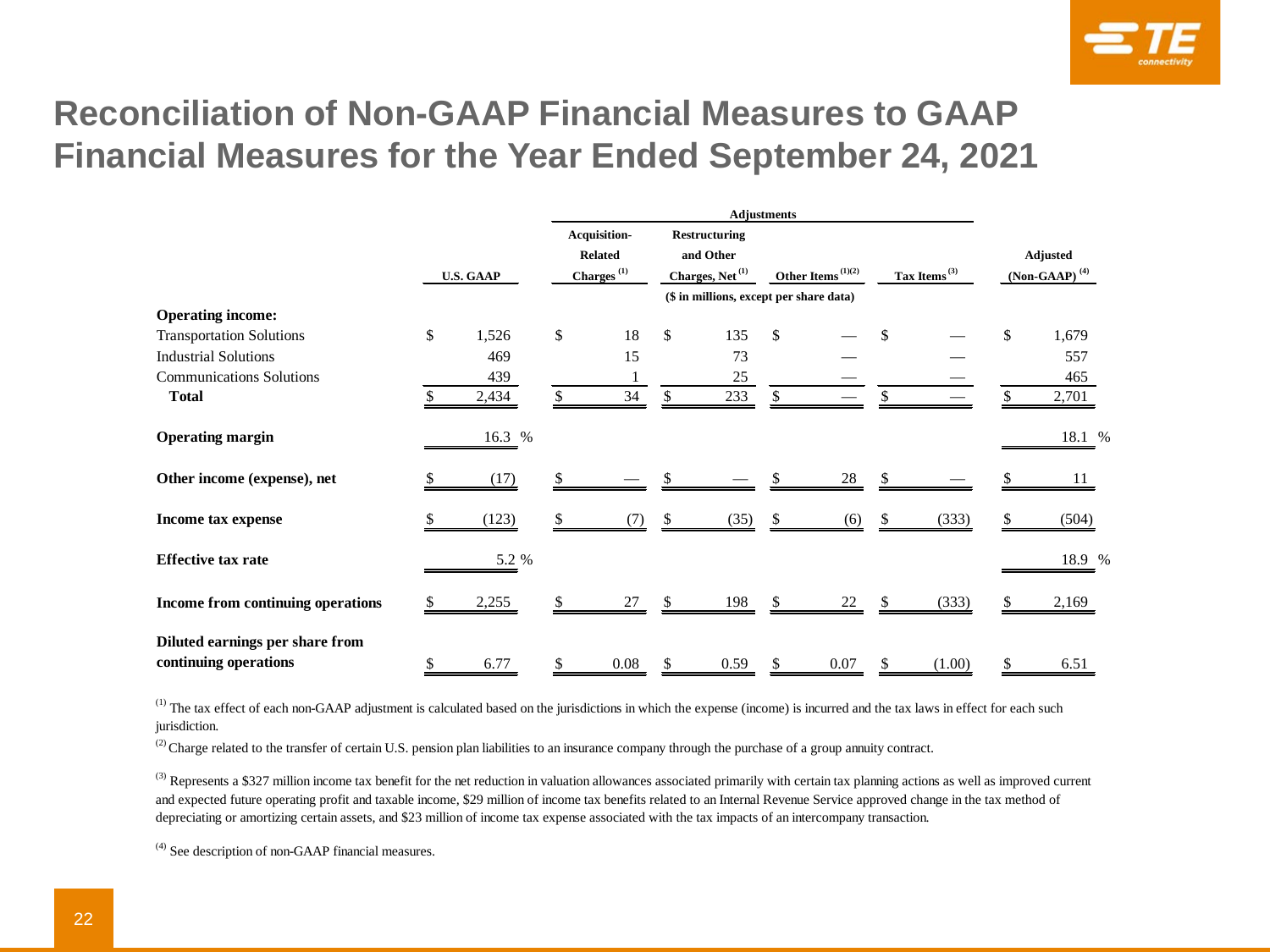

## **Reconciliation of Non-GAAP Financial Measures to GAAP Financial Measures for the Year Ended September 25, 2020**

|                                          |                  |                             | Acquisition-   |                                         | Restructuring               |    |                            |              |                    |    |                     |
|------------------------------------------|------------------|-----------------------------|----------------|-----------------------------------------|-----------------------------|----|----------------------------|--------------|--------------------|----|---------------------|
|                                          |                  |                             | <b>Related</b> |                                         | and Other                   |    | <b>Impairment</b>          |              |                    |    | Adjusted            |
|                                          | <b>U.S. GAAP</b> | Charges $^{\left(1\right)}$ |                |                                         | Charges, Net <sup>(1)</sup> |    | of Goodwill <sup>(1)</sup> |              | Tax Items $^{(2)}$ |    | (Non-GAAP) $^{(4)}$ |
|                                          |                  |                             |                | (\$ in millions, except per share data) |                             |    |                            |              |                    |    |                     |
| <b>Operating income (loss):</b>          |                  |                             |                |                                         |                             |    |                            |              |                    |    |                     |
| <b>Transportation Solutions</b>          | \$<br>(93)       | \$                          | 32             | \$                                      | 113                         | \$ | 900                        | $\mathbb{S}$ |                    | \$ | 952                 |
| <b>Industrial Solutions</b>              | 412              |                             | 8              |                                         | 102                         |    |                            |              |                    |    | 522                 |
| <b>Communications Solutions</b>          | 218              |                             |                |                                         | 42                          |    |                            |              |                    |    | 260                 |
| <b>Total</b>                             | 537              | \$                          | 40             | \$                                      | 257                         | \$ | 900                        | \$           |                    |    | 1,734               |
| <b>Operating margin</b>                  | 4.4 %            |                             |                |                                         |                             |    |                            |              |                    |    | 14.2 %              |
| Other income, net                        | 20               |                             |                |                                         |                             |    |                            |              | (8)                |    | 12                  |
| Income tax expense                       | (783)            |                             | (8)            | \$                                      | (46)                        |    | (4)                        | \$.          | 550                |    | (291)               |
| <b>Effective tax rate</b>                | 149.4 %          |                             |                |                                         |                             |    |                            |              |                    |    | 17.0 %              |
| Income (loss) from continuing operations | \$<br>(259)      |                             | 32             | \$                                      | 211                         | \$ | 896                        | S            | 542                |    | 1,422               |
| Diluted earnings (loss) per share from   |                  |                             |                |                                         |                             |    |                            |              |                    |    |                     |
| continuing operations <sup>(3)</sup>     | \$<br>(0.78)     | \$                          | 0.10           | S                                       | 0.63                        | S. | 2.68                       | \$           | 1.62               | S  | 4.26                |

<sup>(1)</sup> The tax effect of each non-GAAP adjustment is calculated based on the jurisdictions in which the expense (income) is incurred and the tax laws in effect for each such jurisdiction.

 $^{(2)}$  Includes \$355 million of income tax expense related to the tax impacts of certain measures of Swiss tax reform and \$226 million of income tax expense related to increases to the valuation allowance for certain deferred tax assets, partially offset by a \$31 million income tax benefit related to pre-separation tax matters and the termination of the tax sharing agreement with Tyco International and Covidien.

<sup>(3)</sup> U.S. GAAP diluted shares excludes two million of nonvested share awards and options outstanding as the inclusion of these securities would have been antidilutive because of our loss during the period. Such amounts are included in adjusted (non-GAAP) diluted shares.

(4) See description of non-GAAP financial measures.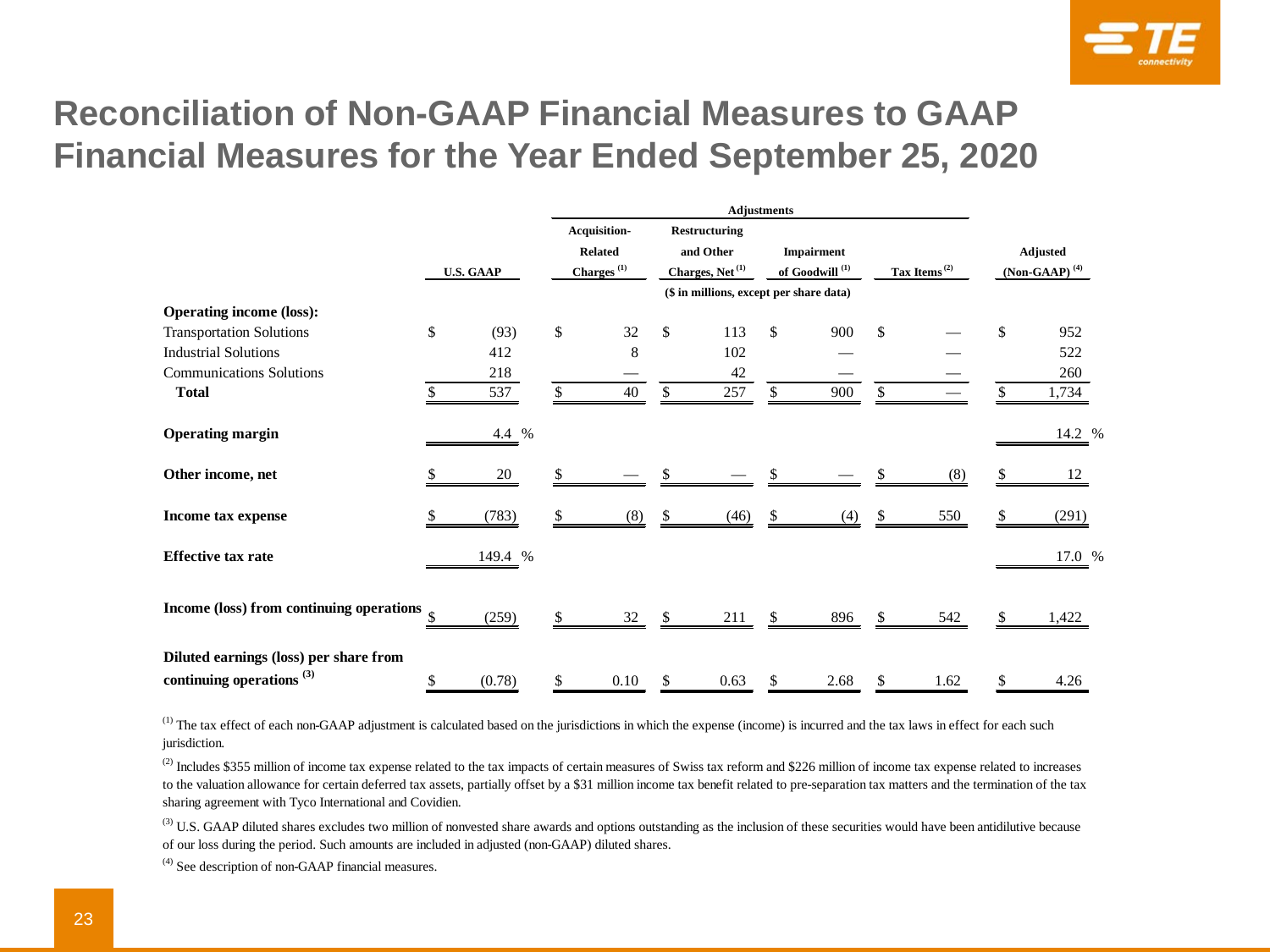

## **Reconciliation of Non-GAAP Financial Measures to GAAP Financial Measures for the Quarter Ended December 25, 2020**

|                                                       |    |                  |    | Acquisition-                                                       |              | Restructuring                           |              |                          |    |                    |
|-------------------------------------------------------|----|------------------|----|--------------------------------------------------------------------|--------------|-----------------------------------------|--------------|--------------------------|----|--------------------|
|                                                       |    | <b>U.S. GAAP</b> |    | <b>Related</b>                                                     |              | and Other                               |              |                          |    | Adjusted           |
|                                                       |    |                  |    | Charges <sup><math>(1)</math></sup><br>Charges, Net <sup>(1)</sup> |              |                                         |              | Tax Items <sup>(2)</sup> |    | $(Non-GAAP)^{(3)}$ |
|                                                       |    |                  |    |                                                                    |              | (\$ in millions, except per share data) |              |                          |    |                    |
| <b>Operating income:</b>                              |    |                  |    |                                                                    |              |                                         |              |                          |    |                    |
| <b>Transportation Solutions</b>                       | \$ | 308              | \$ | 5                                                                  | $\mathbb{S}$ | 118                                     | $\mathbb{S}$ |                          | \$ | 431                |
| <b>Industrial Solutions</b>                           |    | 76               |    | 4                                                                  |              | 38                                      |              |                          |    | 118                |
| <b>Communications Solutions</b>                       |    | 64               |    |                                                                    |              | 11                                      |              |                          |    | 75                 |
| <b>Total</b>                                          |    | 448              |    | 9                                                                  | \$           | 167                                     |              |                          |    | 624                |
| <b>Operating margin</b>                               |    | 12.7 %           |    |                                                                    |              |                                         |              |                          |    | 17.7 %             |
| Other expense, net                                    |    | (1)              |    |                                                                    |              |                                         |              |                          |    |                    |
| Income tax expense                                    |    | (60)             |    | (2)                                                                | S            | (32)                                    |              | (29)                     | S. | (123)              |
| <b>Effective tax rate</b>                             |    | 13.8 %           |    |                                                                    |              |                                         |              |                          |    | 20.1 %             |
| Income from continuing operations                     |    | 375              |    |                                                                    |              | 135                                     |              | (29)                     |    | 488                |
| Diluted earnings per share from continuing operations | .S | 1.13             |    | 0.02                                                               |              | 0.41                                    |              | (0.09)                   |    | 1.47               |

<sup>(1)</sup> The tax effect of each non-GAAP adjustment is calculated based on the jurisdictions in which the expense (income) is incurred and the tax laws in effect for each such jurisdiction.

 $^{(2)}$  Income tax benefits related to an Internal Revenue Service approved change in the tax method of depreciating or amortizing certain assets.

(3) See description of non-GAAP financial measures.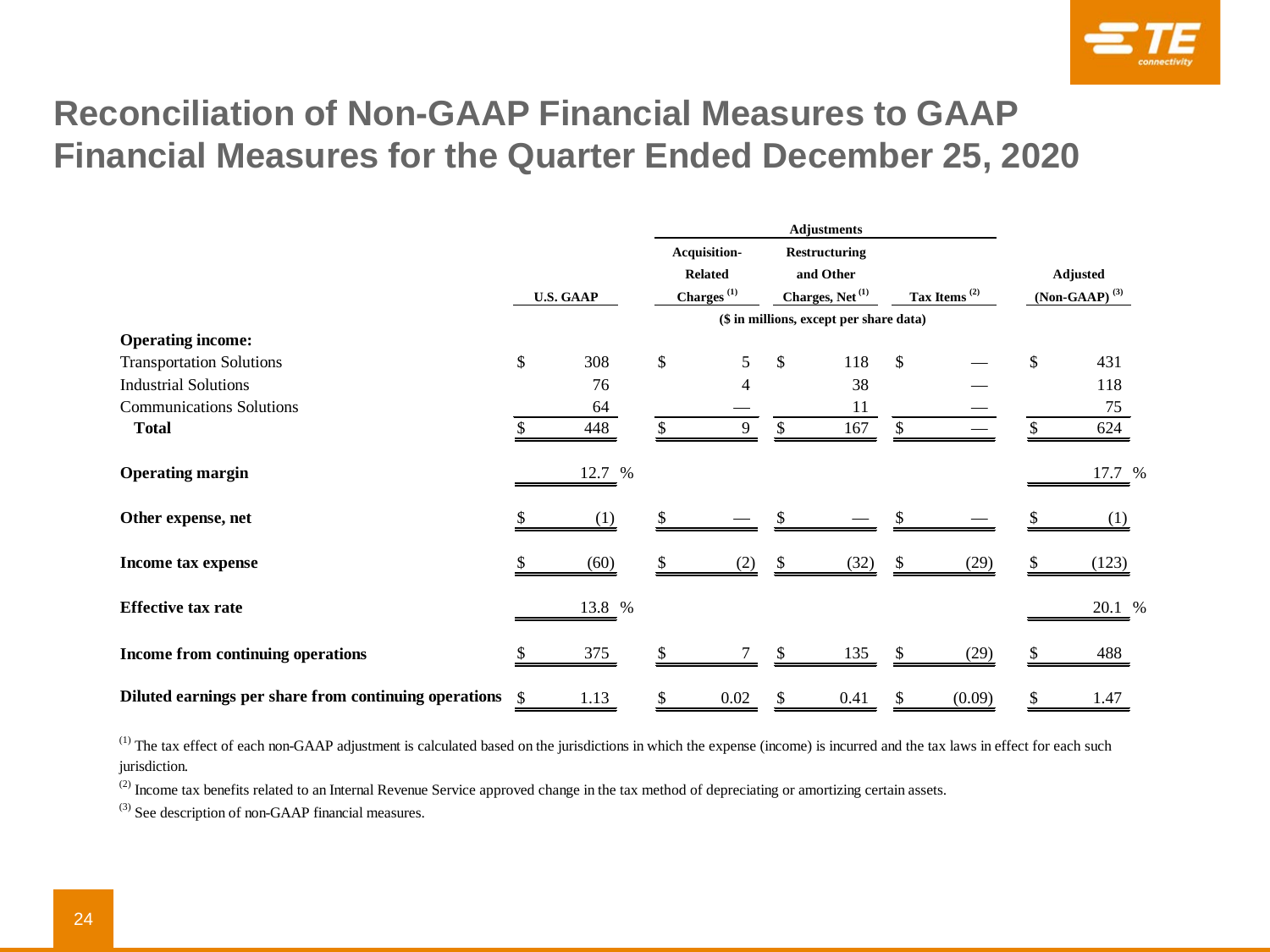

## **Reconciliation of Non-GAAP Financial Measures to GAAP Financial Measures for the Year Ended September 27, 2019**

|                                   |    |                  |                        |                        |              | <b>Adjustments</b>                      |     |                    |                             |
|-----------------------------------|----|------------------|------------------------|------------------------|--------------|-----------------------------------------|-----|--------------------|-----------------------------|
|                                   |    |                  |                        | Acquisition-           |              |                                         |     |                    |                             |
|                                   |    |                  |                        | <b>Related Charges</b> |              | Restructuring                           |     |                    |                             |
|                                   |    |                  | and Other<br>and Other |                        |              |                                         |     |                    | Adjusted                    |
|                                   |    | <b>U.S. GAAP</b> |                        | Items $^{(1)(2)}$      |              | Charges, Net <sup>(1)</sup>             |     | Tax Items $^{(3)}$ | $(Non-GAAP)$ <sup>(4)</sup> |
|                                   |    |                  |                        |                        |              |                                         |     |                    |                             |
|                                   |    |                  |                        |                        |              | (\$ in millions, except per share data) |     |                    |                             |
| <b>Operating income:</b>          |    |                  |                        |                        |              |                                         |     |                    |                             |
| <b>Transportation Solutions</b>   | \$ | 1,226            | \$                     | 31                     | $\mathbb{S}$ | 144                                     | \$  |                    | \$<br>1,401                 |
| <b>Industrial Solutions</b>       |    | 543              |                        | 15                     |              | 63                                      |     |                    | 621                         |
| <b>Communications Solutions</b>   |    | 209              |                        |                        |              | 48                                      |     |                    | 258                         |
| <b>Total</b>                      | \$ | 1,978            | \$                     | 47                     | \$           | 255                                     | \$  |                    | \$<br>2,280                 |
|                                   |    |                  |                        |                        |              |                                         |     |                    |                             |
|                                   |    |                  |                        |                        |              |                                         |     |                    |                             |
| <b>Operating margin</b>           |    | 14.7 %           |                        |                        |              |                                         |     |                    | 17.0 %                      |
| Other income, net                 | S  |                  | \$                     |                        |              |                                         |     |                    |                             |
|                                   |    |                  |                        |                        |              |                                         |     |                    |                             |
| Income tax (expense) benefit      |    | 15               |                        |                        |              | (61)                                    |     | (291)              | (346)                       |
|                                   |    |                  |                        |                        |              |                                         |     |                    |                             |
| <b>Effective tax rate</b>         |    | $(0.8)$ %        |                        |                        |              |                                         |     |                    | 15.5 %                      |
|                                   |    |                  |                        |                        |              |                                         |     |                    |                             |
| Income from continuing operations |    | 1,946            |                        | 38                     |              | 194                                     | \$. | (291)              | 1,887                       |
|                                   |    |                  |                        |                        |              |                                         |     |                    |                             |
| Diluted earnings per share from   |    |                  |                        |                        |              |                                         |     |                    |                             |
|                                   |    |                  |                        |                        |              |                                         |     |                    |                             |
| continuing operations             | \$ | 5.72             | \$                     | 0.11                   | \$           | 0.57                                    | \$  | (0.86)             | \$<br>5.55                  |

 $<sup>(1)</sup>$  The tax effect of each non-GAAP adjustment is calculated based on the jurisdictions in which the expense (income) is incurred and the tax laws in effect for each such</sup> jurisdiction.

(2) Includes acquisition-related charges of \$30 million and a write-off of spare parts of \$17 million.

 $^{(3)}$  Includes a \$216 million income tax benefit related to the tax impacts of certain measures of Swiss tax reform, a \$90 million income tax benefit related to the effective settlement of a tax audit in a non-U.S. jurisdiction, and \$15 million of income tax expense associated with the tax impacts of certain legal entity restructurings and intercompany transactions.

 $^{(4)}$  See description of non-GAAP financial measures.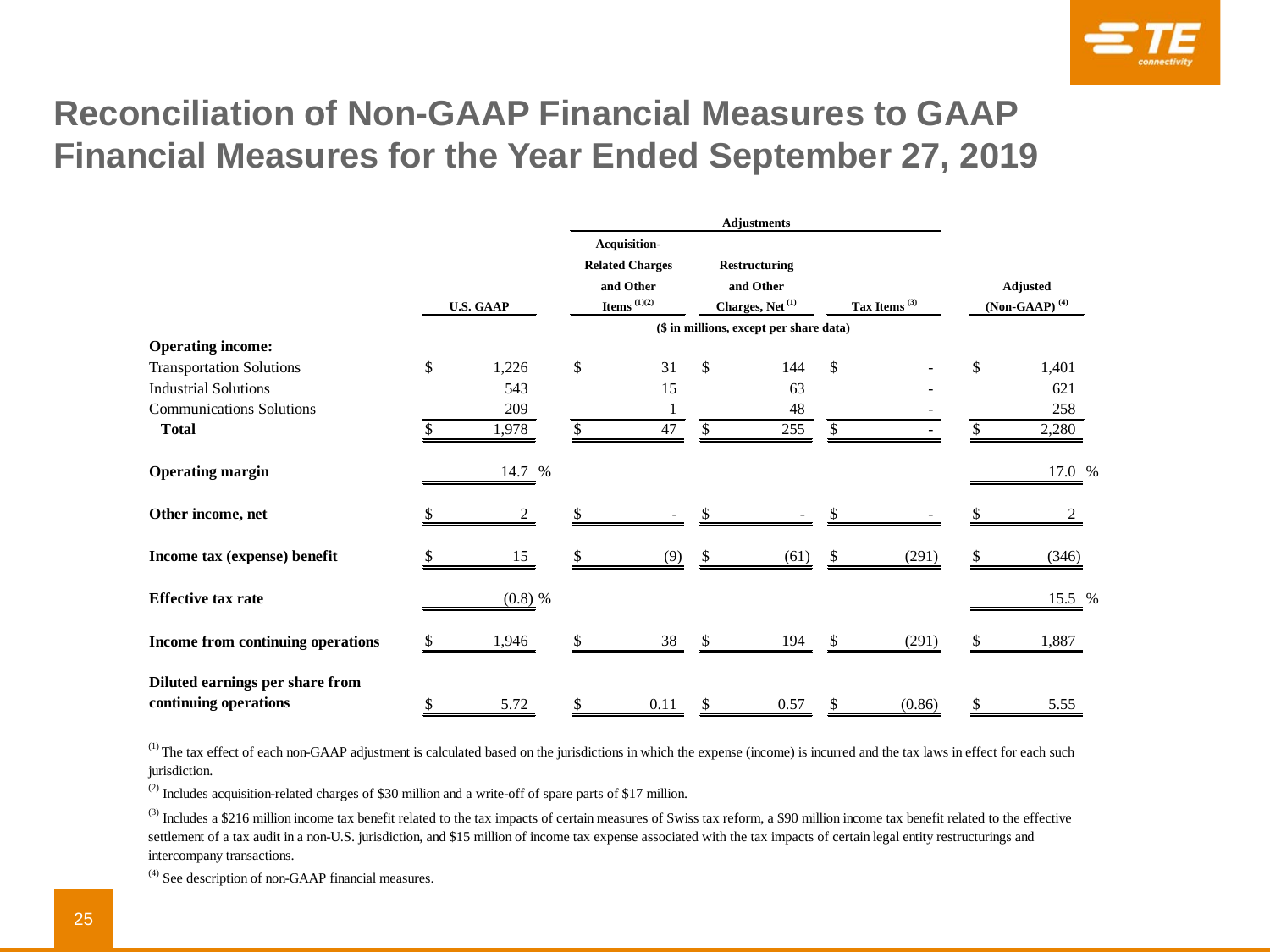

## **Reconciliation of Free Cash Flow**

|                                                                        | <b>For the Quarters Ended</b> |       |    |               |     | <b>For the Years Ended</b> |               |         |  |               |  |  |
|------------------------------------------------------------------------|-------------------------------|-------|----|---------------|-----|----------------------------|---------------|---------|--|---------------|--|--|
|                                                                        | September 24,                 |       |    | September 25, |     | September 24,              | September 25, |         |  | September 27, |  |  |
|                                                                        | 2021                          |       |    | 2020          |     | 2021                       |               | 2020    |  | 2019          |  |  |
|                                                                        |                               |       |    |               |     | (in millions)              |               |         |  |               |  |  |
| Net cash provided by operating activities                              |                               |       |    |               |     |                            |               |         |  |               |  |  |
| Net cash provided by continuing operating activities                   | \$                            | 774   | \$ | 719           | \$. | 2,676                      | \$.           | 1,991   |  | 2,454         |  |  |
| Net cash provided by (used in) discontinued operating activities       |                               |       |    |               |     |                            |               |         |  | (32)          |  |  |
|                                                                        |                               | 774   |    | 720           |     | 2,676                      |               | 1,992   |  | 2,422         |  |  |
| Net cash used in investing activities                                  |                               | (540) |    | (117)         |     | (1,037)                    |               | (865)   |  | (692)         |  |  |
| Net cash used in financing activities                                  |                               | (443) |    | (135)         |     | (1,386)                    |               | (1,105) |  | (1,643)       |  |  |
| Effect of currency translation on cash                                 |                               | (4)   |    |               |     |                            |               | (4)     |  | (8)           |  |  |
| Net increase (decrease) in cash, cash equivalents, and restricted cash |                               | (213) |    | 471           |     | 258                        |               | 18      |  | 79            |  |  |
| Net cash provided by continuing operating activities                   | \$                            | 774   | \$ | 719           | \$  | 2,676                      | \$            | 1,991   |  | 2,454         |  |  |
| Excluding:                                                             |                               |       |    |               |     |                            |               |         |  |               |  |  |
| Cash (collected) paid pursuant to collateral requirements related      |                               |       |    |               |     |                            |               |         |  |               |  |  |
| to cross-currency swap contracts                                       |                               | (3)   |    | 39            |     | 9                          |               | 34      |  | (132)         |  |  |
| Capital expenditures, net                                              |                               | (235) |    | (110)         |     | (604)                      |               | (543)   |  | (706)         |  |  |
| Free cash flow $^{(1)}$                                                |                               | 536   |    | 648           |     | 2,081                      |               | 1,482   |  | 1,616         |  |  |

 $<sup>(1)</sup>$  Free cash flow is a non-GAAP financial measure. See description of non-GAAP financial measures.</sup>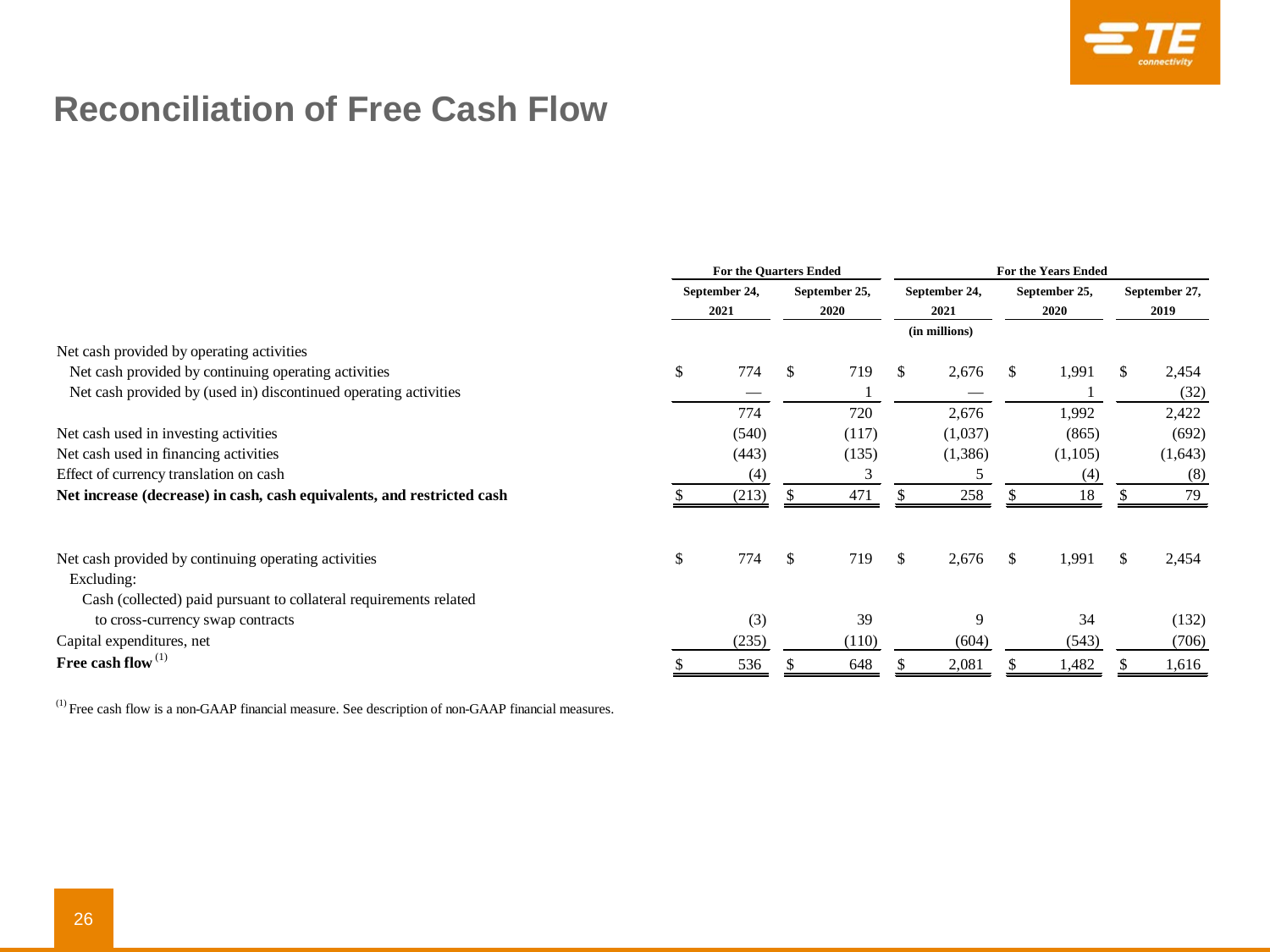

## **Free Cash Flow Conversion**

|                                                           |               | <b>For the Year Ended</b> |  |  |  |  |  |  |
|-----------------------------------------------------------|---------------|---------------------------|--|--|--|--|--|--|
|                                                           | September 24, |                           |  |  |  |  |  |  |
|                                                           | 2021          |                           |  |  |  |  |  |  |
|                                                           |               | $($in\text{ millions})$   |  |  |  |  |  |  |
| Free cash flow $(1)$                                      |               | 2,081                     |  |  |  |  |  |  |
| Adjusted income from continuing operations <sup>(1)</sup> |               | 2,169                     |  |  |  |  |  |  |
| Free cash flow conversion <sup>(1)</sup>                  |               | 95.9<br>$\%$              |  |  |  |  |  |  |

 $^{(1)}$  See description of non-GAAP financial measures.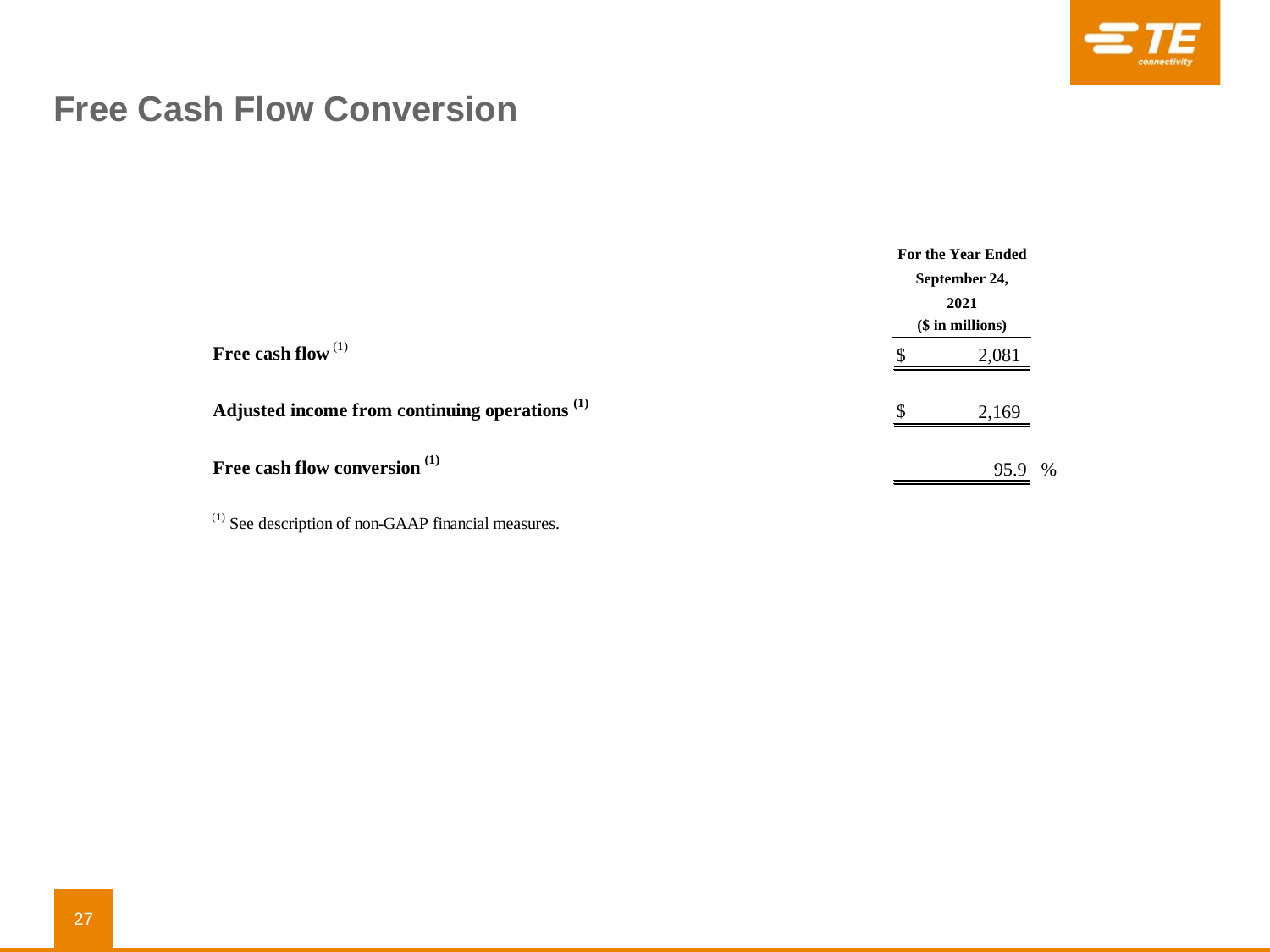

## **Reconciliation of Adjusted EBITDA and Adjusted EBITDA Margin**

|                                                |      |               | For the Quarters Ended |     |               | For the Years Ended |               |    |               |      |               |  |  |  |
|------------------------------------------------|------|---------------|------------------------|-----|---------------|---------------------|---------------|----|---------------|------|---------------|--|--|--|
|                                                |      | September 24, | <b>June 26,</b>        |     | September 25, |                     | September 24, |    | September 25, |      | September 27, |  |  |  |
|                                                | 2021 |               | 2021                   |     | 2020          |                     | 2021          |    | 2020          | 2019 |               |  |  |  |
|                                                |      |               |                        |     |               | (\$ in millions)    |               |    |               |      |               |  |  |  |
| Net income (loss)                              |      | 794           | \$<br>580              | \$. | 230           | \$                  | 2,261         | \$ | (241)         | \$   | 1,844         |  |  |  |
| (Income) loss from discontinued operations     |      |               |                        |     | (2)           |                     | (6)           |    | (18)          |      | 102           |  |  |  |
| Income tax expense (benefit)                   |      | (167)         | 124                    |     | 109           |                     | 123           |    | 783           |      | (15)          |  |  |  |
| Other (income) expense, net                    |      | 22            | (2)                    |     |               |                     | 17            |    | (20)          |      | (2)           |  |  |  |
| Interest expense                               |      | 14            | 14                     |     | 12            |                     | 56            |    | 48            |      | 68            |  |  |  |
| Interest income                                |      | (3)           | (3)                    |     | (2)           |                     | (17)          |    | (15)          |      | (19)          |  |  |  |
| <b>Operating income</b>                        |      | 660           | 714                    |     | 347           |                     | 2,434         |    | 537           |      | 1,978         |  |  |  |
| Acquisition-related charges and other items    |      | 8             | 9                      |     | 13            |                     | 34            |    | 40            |      | 47            |  |  |  |
| Restructuring and other charges, net           |      | 38            | 11                     |     | 113           |                     | 233           |    | 257           |      | 255           |  |  |  |
| Impairment of goodwill                         |      |               |                        |     |               |                     |               |    | 900           |      |               |  |  |  |
| Adjusted operating income <sup>(1)</sup>       |      | 706           | 734                    |     | 473           |                     | 2,701         |    | 1,734         |      | 2,280         |  |  |  |
| Depreciation and amortization <sup>(2)</sup>   |      | 179           | 210                    |     | 181           |                     | 769           |    | 711           |      | 687           |  |  |  |
| Adjusted EBITDA <sup>(1)</sup>                 |      | 885           | 944                    |     | 654           |                     | 3,470         |    | 2,445         |      | 2,967         |  |  |  |
| <b>Net sales</b>                               | \$   | 3,818         | \$<br>3,845            | \$. | 3,261         | $\mathbf{s}$        | 14,923        | \$ | 12,172        | S.   | 13,448        |  |  |  |
| Net income (loss) as a percentage of net sales |      | 20.8 %        | 15.1 %                 |     | 7.1 %         |                     | 15.2 %        |    | (2.0) %       |      | 13.7 %        |  |  |  |
| Adjusted EBITDA margin <sup>(1)</sup>          |      | 23.2 %        | 24.6 %                 |     | 20.1 %        |                     | 23.3 %        |    | 20.1 %        |      | 22.1 %        |  |  |  |

|                                          |     |                       |    |                   |  |                       |    | For the Quarters Ended |  |                  |                    |                   |  |                       |  |              |  |  |  |  |
|------------------------------------------|-----|-----------------------|----|-------------------|--|-----------------------|----|------------------------|--|------------------|--------------------|-------------------|--|-----------------------|--|--------------|--|--|--|--|
|                                          |     | September 24, 2021    |    |                   |  |                       |    |                        |  |                  | September 25, 2020 |                   |  |                       |  |              |  |  |  |  |
|                                          |     | <b>Transportation</b> |    | <b>Industrial</b> |  | <b>Communications</b> |    |                        |  | Transportation   |                    | <b>Industrial</b> |  | <b>Communications</b> |  |              |  |  |  |  |
|                                          |     | <b>Solutions</b>      |    | <b>Solutions</b>  |  | <b>Solutions</b>      |    | <b>Total</b>           |  | <b>Solutions</b> |                    | <b>Solutions</b>  |  | <b>Solutions</b>      |  | <b>Total</b> |  |  |  |  |
|                                          |     |                       |    |                   |  |                       |    | (\$ in millions)       |  |                  |                    |                   |  |                       |  |              |  |  |  |  |
| <b>Operating income</b>                  | \$. | 387                   | -S | 134               |  | 139                   | -S | 660                    |  | 198              | \$                 | 85                |  | 64                    |  | 347          |  |  |  |  |
| Acquisition-related charges              |     | $\sim$                |    |                   |  |                       |    | 8                      |  | 11               |                    |                   |  |                       |  | 13           |  |  |  |  |
| Restructuring and other charges, net     |     |                       |    | 24                |  |                       |    | 38                     |  | 36               |                    | 46                |  | 31                    |  | 113          |  |  |  |  |
| Adjusted operating income (1)            |     | 395                   |    | 162               |  | 149                   |    | 706                    |  | 245              |                    | 133               |  | 95                    |  | 473          |  |  |  |  |
| Depreciation and amortization            |     | 115                   |    | 47                |  |                       |    | 179                    |  | 120              |                    | 45                |  | 16                    |  | 181          |  |  |  |  |
| Adjusted EBITDA <sup>(1)</sup>           |     | 510                   |    | 209               |  | 166                   |    | 885                    |  | 365              |                    | 178               |  | 111                   |  | 654          |  |  |  |  |
| <b>Net sales</b>                         |     | 2,198                 |    | 1.017             |  | 603                   |    | 3,818                  |  | 1,865            |                    | 959               |  | 437                   |  | 3,261        |  |  |  |  |
| Operating margin                         |     | 17.6 %                |    | 13.2 %            |  | 23.1 %                |    | 17.3 %                 |  | 10.6 %           |                    | 8.9 %             |  | 14.6 %                |  | 10.6 %       |  |  |  |  |
| Adjusted operating margin <sup>(1)</sup> |     | 18.0 %                |    | 15.9 %            |  | 24.7 %                |    | 18.5 %                 |  | 13.1 %           |                    | 13.9 %            |  | 21.7 %                |  | 14.5 %       |  |  |  |  |
| Adjusted EBITDA margin <sup>(1)</sup>    |     | 23.2 %                |    | 20.6 %            |  | 27.5 %                |    | 23.2 %                 |  | 19.6 %           |                    | 18.6 %            |  | 25.4 %                |  | 20.1 %       |  |  |  |  |

**For the Quarters Ended**

 $^{(1)}$  See description of non-GAAP financial measures.

<sup>(2)</sup> Excludes non-cash amortization associated with fair value adjustments related to acquired customer order backlog of \$3 million for the year ended September 27, 2019 as these charges are included in the acquisition-re